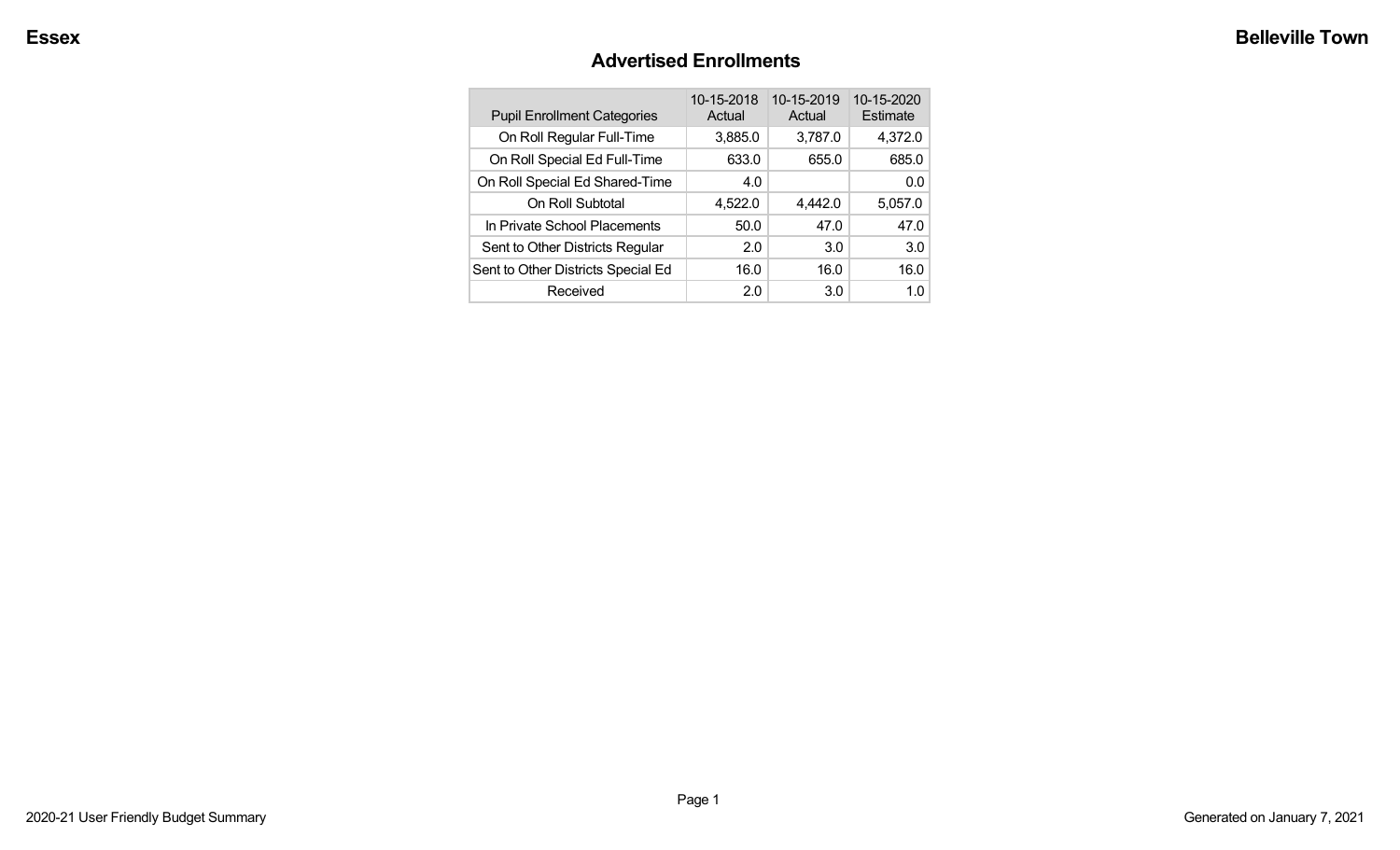#### **Advertised Revenues**

| <b>Budget Category</b>                                                                                                                                                                                                                                                                                                                                                                                                                                                                                                                                                                                                                                                                                                                                                                                                                                                               | 2018-19<br>Actual<br>Description<br>Account                |              |                                                   | 2019-20<br>Revised    | 2020-21<br>Proposed |
|--------------------------------------------------------------------------------------------------------------------------------------------------------------------------------------------------------------------------------------------------------------------------------------------------------------------------------------------------------------------------------------------------------------------------------------------------------------------------------------------------------------------------------------------------------------------------------------------------------------------------------------------------------------------------------------------------------------------------------------------------------------------------------------------------------------------------------------------------------------------------------------|------------------------------------------------------------|--------------|---------------------------------------------------|-----------------------|---------------------|
|                                                                                                                                                                                                                                                                                                                                                                                                                                                                                                                                                                                                                                                                                                                                                                                                                                                                                      | Local Tax Levy                                             | 10-1210      | 40,082,343                                        | 40,954,080            | 42,473,162          |
|                                                                                                                                                                                                                                                                                                                                                                                                                                                                                                                                                                                                                                                                                                                                                                                                                                                                                      | <b>Total Tuition</b>                                       | 10-1300      | 107,063                                           | 2,100                 | 100,000             |
|                                                                                                                                                                                                                                                                                                                                                                                                                                                                                                                                                                                                                                                                                                                                                                                                                                                                                      | Transportation Fees from Other Local Education Authorities | 10-1420-1440 | 34,315                                            | 7,000                 | 7,000               |
| <b>General Fund Revenues from Local Sources</b>                                                                                                                                                                                                                                                                                                                                                                                                                                                                                                                                                                                                                                                                                                                                                                                                                                      | <b>Unrestricted Miscellaneous Revenues</b>                 | 10-1XXX      | 783,018                                           | 110,000               | 108,037             |
|                                                                                                                                                                                                                                                                                                                                                                                                                                                                                                                                                                                                                                                                                                                                                                                                                                                                                      | Interest Earned on Maintenance Reserve                     | $10-1XXX$    | 2,500                                             | 2,500                 | 2,500               |
|                                                                                                                                                                                                                                                                                                                                                                                                                                                                                                                                                                                                                                                                                                                                                                                                                                                                                      | Interest Earned on Capital Reserve Funds                   | 10-1XXX      | 5,000                                             | 5,000                 | 5,000               |
| <b>Total Revenues from Local Sources</b><br><b>Categorical Transportation Aid</b><br><b>Extraordinary Aid</b><br><b>Categorical Special Education Aid</b><br><b>General Fund Revenues from State Sources</b><br><b>Equalization Aid</b><br><b>Categorical Security Aid</b><br><b>Other State Aids</b><br><b>Total Revenues from State Sources</b><br><b>Medicaid Reimbursement</b><br><b>General Fund Revenues from Federal Sources</b><br><b>Total Revenues from Federal Sources</b><br><b>Budgeted Fund Balance-Operating Budget</b><br><b>Transfers from Other Funds</b><br><b>General Fund Revenues from Other Sources</b><br><b>Adjustment for Prior Year Encumbrances</b><br>Actual Revenues (Over)/Under Expenditures<br><b>General Fund Revenues</b><br><b>Total Operating Budget</b><br><b>Other Revenue from Local Sources</b><br><b>Total Revenues from Local Sources</b> |                                                            | 41,014,239   | 41,080,680                                        | 42,695,699            |                     |
|                                                                                                                                                                                                                                                                                                                                                                                                                                                                                                                                                                                                                                                                                                                                                                                                                                                                                      |                                                            | 10-3121      | 625,449                                           | 625,449               | 625,449             |
|                                                                                                                                                                                                                                                                                                                                                                                                                                                                                                                                                                                                                                                                                                                                                                                                                                                                                      |                                                            | 10-3131      | 503,698                                           | 500,000               | 500,000             |
|                                                                                                                                                                                                                                                                                                                                                                                                                                                                                                                                                                                                                                                                                                                                                                                                                                                                                      |                                                            | 10-3132      | 3,112,840                                         | 3,112,840             | 3,112,840           |
|                                                                                                                                                                                                                                                                                                                                                                                                                                                                                                                                                                                                                                                                                                                                                                                                                                                                                      |                                                            | 10-3176      | 22,910,926                                        | 25,275,095            | 27,771,255          |
|                                                                                                                                                                                                                                                                                                                                                                                                                                                                                                                                                                                                                                                                                                                                                                                                                                                                                      |                                                            | 10-3177      | 1,686,624                                         | 1,686,624             | 1,686,624           |
|                                                                                                                                                                                                                                                                                                                                                                                                                                                                                                                                                                                                                                                                                                                                                                                                                                                                                      |                                                            | 10-3XXX      | 104,110                                           | $\mathbf{0}$          | $\mathbf 0$         |
|                                                                                                                                                                                                                                                                                                                                                                                                                                                                                                                                                                                                                                                                                                                                                                                                                                                                                      |                                                            |              | 28,943,647                                        | 31,200,008 33,696,168 |                     |
|                                                                                                                                                                                                                                                                                                                                                                                                                                                                                                                                                                                                                                                                                                                                                                                                                                                                                      |                                                            | 10-4200      | 163,554                                           | 123,785               | 118,380             |
|                                                                                                                                                                                                                                                                                                                                                                                                                                                                                                                                                                                                                                                                                                                                                                                                                                                                                      |                                                            |              | 163,554                                           | 123,785               | 118,380             |
|                                                                                                                                                                                                                                                                                                                                                                                                                                                                                                                                                                                                                                                                                                                                                                                                                                                                                      |                                                            | 10-303       | $\Omega$                                          | 720,995               | 720,995             |
|                                                                                                                                                                                                                                                                                                                                                                                                                                                                                                                                                                                                                                                                                                                                                                                                                                                                                      |                                                            | 10-5200      | 1,011,522                                         | 515,000               | 0                   |
|                                                                                                                                                                                                                                                                                                                                                                                                                                                                                                                                                                                                                                                                                                                                                                                                                                                                                      |                                                            |              |                                                   | 502,380               | 0                   |
|                                                                                                                                                                                                                                                                                                                                                                                                                                                                                                                                                                                                                                                                                                                                                                                                                                                                                      |                                                            |              | $-1,105,032$                                      | $\Omega$              | $\Omega$            |
|                                                                                                                                                                                                                                                                                                                                                                                                                                                                                                                                                                                                                                                                                                                                                                                                                                                                                      |                                                            |              | 70,027,930                                        | 74,142,848            | 77,231,242          |
|                                                                                                                                                                                                                                                                                                                                                                                                                                                                                                                                                                                                                                                                                                                                                                                                                                                                                      |                                                            | 20-1XXX      | 60,094                                            | 50,000                | 50,000              |
|                                                                                                                                                                                                                                                                                                                                                                                                                                                                                                                                                                                                                                                                                                                                                                                                                                                                                      |                                                            | 20-1XXX      | $\mathbf{0}$<br>60,094<br>$\mathbf{0}$<br>178,283 | 50,000                | 50,000              |
|                                                                                                                                                                                                                                                                                                                                                                                                                                                                                                                                                                                                                                                                                                                                                                                                                                                                                      | <b>Preschool Education Aid</b>                             | 20-3218      |                                                   | 892,452               | 3,104,124           |
| Special Revenue Fund Revenues from State Sources                                                                                                                                                                                                                                                                                                                                                                                                                                                                                                                                                                                                                                                                                                                                                                                                                                     | <b>Other Restricted Entitlements</b>                       | 20-32XX      |                                                   | 136,637               | 136,637             |
| Special Revenue Fund Revenues from Local Sources                                                                                                                                                                                                                                                                                                                                                                                                                                                                                                                                                                                                                                                                                                                                                                                                                                     | <b>Total Revenues from State Sources</b>                   |              | 178,283                                           | 1,029,089             | 3,240,761           |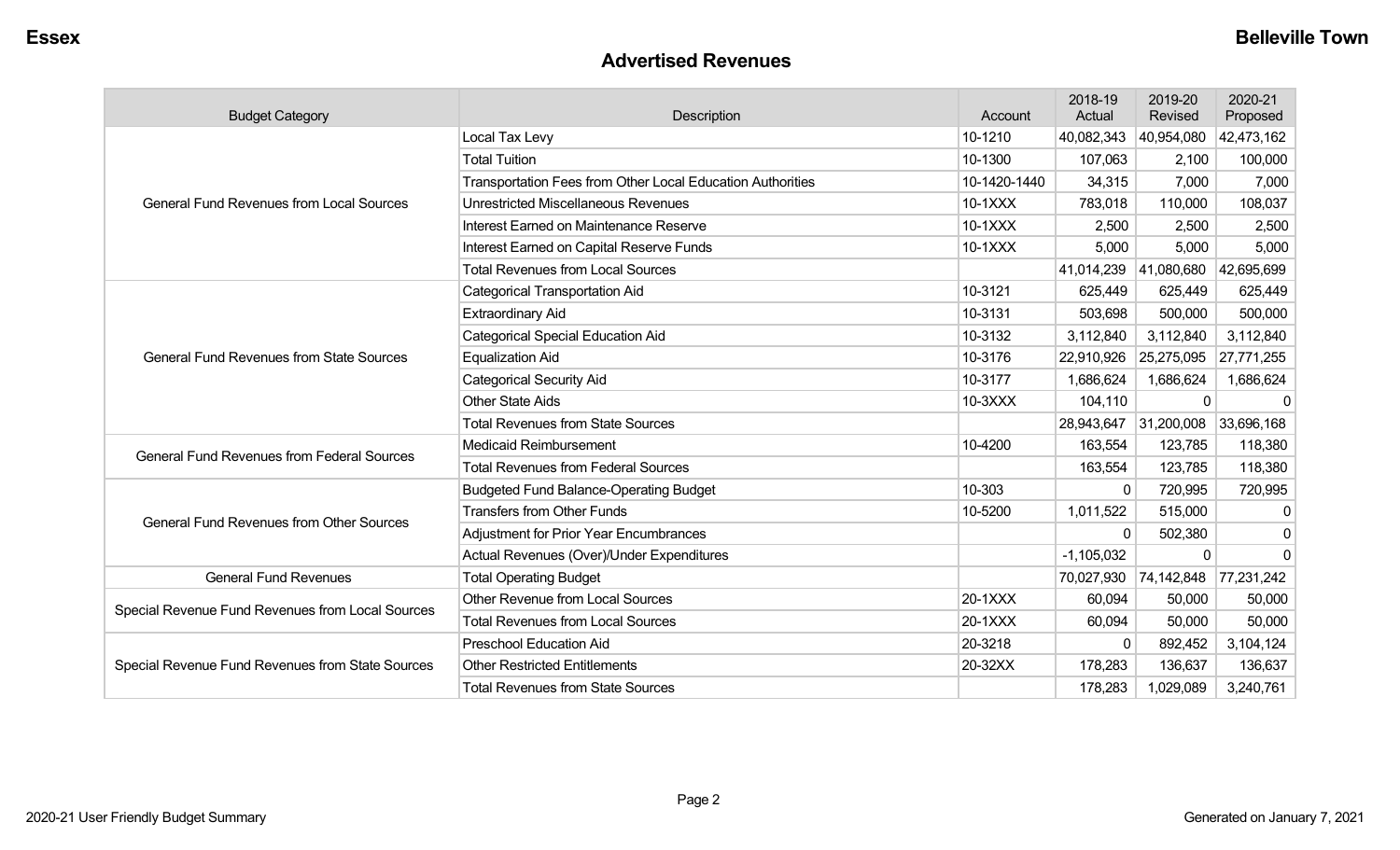#### **Advertised Revenues**

| <b>Budget Category</b>                             | Description                                                                  | Account      | 2018-19<br>Actual | 2019-20<br>Revised | 2020-21<br>Proposed |
|----------------------------------------------------|------------------------------------------------------------------------------|--------------|-------------------|--------------------|---------------------|
|                                                    | Title I                                                                      | 20-4411-4416 | 1,359,085         | 1,142,520          | 1,142,520           |
|                                                    | Title II                                                                     | 20-4451-4455 | 145,537           | 187,383            | 187,383             |
| Special Revenue Fund Revenues from Federal Sources | Title III                                                                    | 20-4491-4494 | 46,255            | 69,343             | 69,343              |
|                                                    | Title IV                                                                     | 20-4471-4474 | 63,679            | 65,852             | 65,852              |
|                                                    | I.D.E.A. Part B (Handicapped)                                                | 20-4420-4429 | 1,151,193         | 1,136,709          | 1,136,709           |
|                                                    | <b>Vocational Education</b>                                                  | 20-4430      | 48,272            | 52,977             | 52,977              |
|                                                    | <b>Total Revenues from Federal Sources</b>                                   |              | 2,814,021         | 2,654,784          | 2,654,784           |
| Special Revenue Fund Revenues from Other Sources   | Transfers from Operating Budget-Pre-Kindergartenindergarten                  | 20-5200      | $\mathbf{0}$      |                    | 499,812             |
| Special Revenue Fund Revenues                      | <b>Total Grants and Entitlements</b>                                         |              | 3,052,398         | 3,733,873          | 6,445,357           |
| Debt Service Fund Revenues from Local Sources      | Local Tax Levy                                                               | 40-1210      | 1,604,063         | 1,892,376          | 1,796,059           |
|                                                    | <b>Total Revenues from Local Sources</b>                                     |              | 1,604,063         | 1,892,376          | 1,796,059           |
| Debt Service Fund Revenues from State Sources      | Debt Service Aid Type II                                                     | 40-3160      | $\Omega$          | 2,299,164          | 1,181,041           |
| Debt Service Fund Revenues from Other Sources      | <b>Total Local Repayment of Debt</b>                                         |              | 1,604,063         | 4,191,540          | 2,977,100           |
| Debt Service Fund Revenues                         | <b>Total Repayment of Debt</b>                                               |              | 1,604,063         | 4,191,540          | 2,977,100           |
| All Fund Revenues                                  | <b>Total Revenues/Sources</b>                                                |              | 74,684,391        | 82,068,261         | 86,653,699          |
|                                                    | Deduct Transfer: Transfers from Operating Budget-Pre-Kindergartenindergarten | 20-5200      | $\Omega$          |                    | 499,812             |
| <b>Revenues Net of Transfers</b>                   | <b>Total Revenues/Sources Net of Transfers</b>                               |              | 74,684,391        | 82,068,261         | 86,153,887          |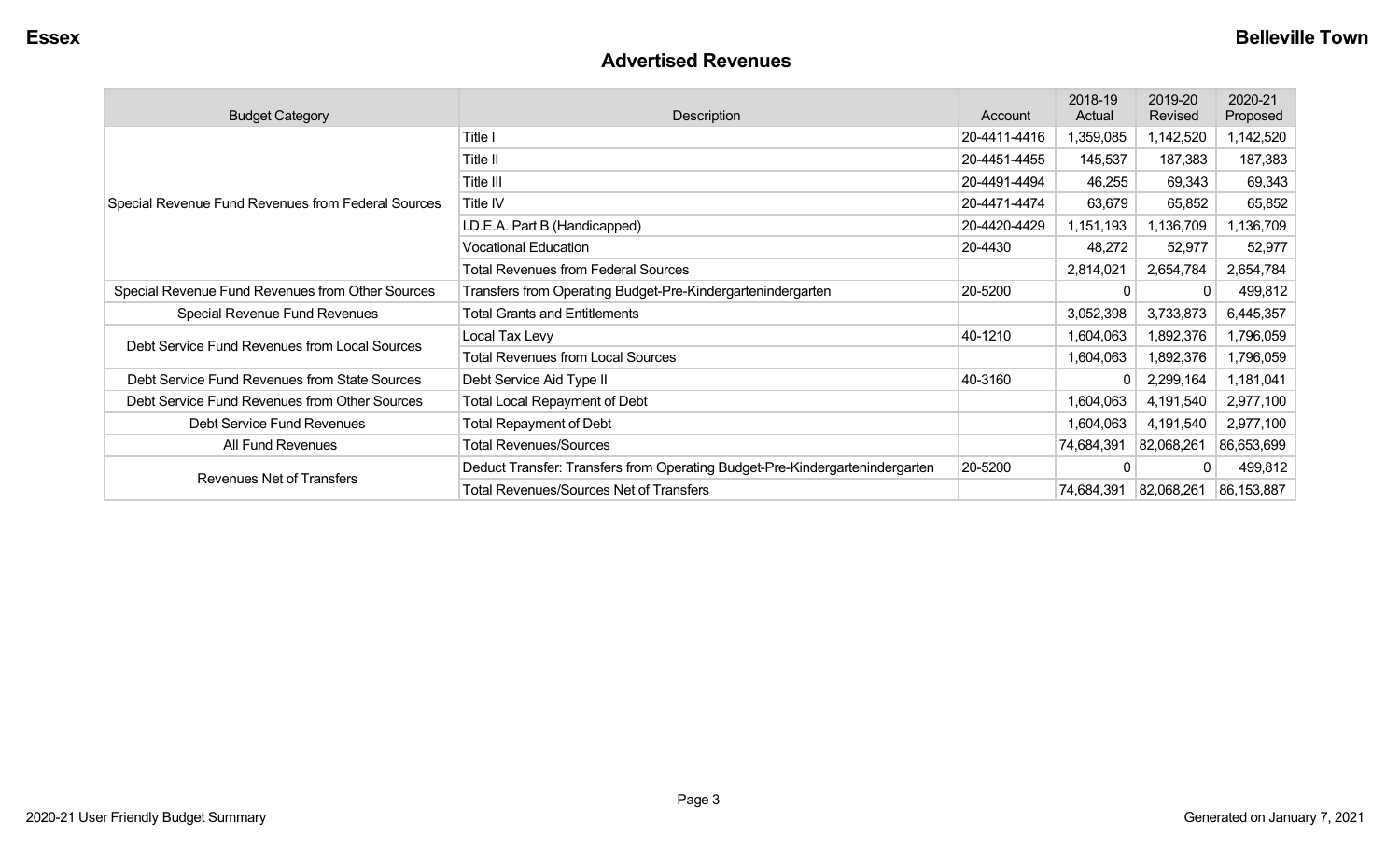# **Advertised Appropriations**

| <b>Budget Category</b>                               | Description                                                                        | Account        | 2018-19<br>Actual | 2019-20<br>Revised               | 2020-21<br>Proposed |
|------------------------------------------------------|------------------------------------------------------------------------------------|----------------|-------------------|----------------------------------|---------------------|
|                                                      | <b>Regular Programs-Instruction</b>                                                | 11-1XX-100-XXX | 20,601,561        | 21,008,942                       | 23,987,702          |
|                                                      | <b>Special Education-Instruction</b>                                               | 11-2XX-100-XXX | 6,598,374         | 6,810,624                        | 6,228,223           |
|                                                      | <b>Basic Skills/Remedial-Instruction</b>                                           | 11-230-100-XXX | 966,614           | 974,536                          | $\mathbf{0}$        |
| General Fund Current Expenses for Instruction        | <b>Bilingual Education-Instruction</b>                                             | 11-240-100-XXX | 1,037,944         | ,039,212                         | 1,160,599           |
|                                                      | School-Sponsored Cocurricular or Extracurricular Activities-Instruction            | 11-401-100-XXX | 192,988           | 203,239                          | 248,660             |
|                                                      | School-Sponsored Athletics-Instruction                                             | 11-402-100-XXX | 595,529           | 715,158                          | 761,663             |
|                                                      | Undistributed Expenditures-Instruction (Tuition)                                   | 11-000-100-XXX | 4,031,034         | 4,541,381                        | 4,385,000           |
|                                                      | Undistributed Expenditures-Health Services                                         | 11-000-213-XXX | 984,910           | 1,004,168                        | 960,596             |
|                                                      | Undistributed Expenditures-Speech, OT, PT and Related Services                     | 11-000-216-XXX | 1,428,718         | 1,231,559                        | 1,267,650           |
|                                                      | Undistributed Expenditures-Other Support Services, Students-Extraordinary Services | 11-000-217-XXX | 695,380           | 882,372                          | 882,154             |
|                                                      | Undistributed Expenditures-Guidance                                                | 11-000-218-XXX | 1,267,985         | 1,294,434                        | 1,497,316           |
|                                                      | Undistributed Expenditures-Child Study Teams                                       | 11-000-219-XXX | 1,826,585         | 2,000,265                        | 1,943,458           |
|                                                      | Undistributed Expenditures-Improvement of Instruction Services                     | 11-000-221-XXX | 21,704            | 93,719                           | 80,000              |
|                                                      | Undistributed Expenditures-Education Media Services/Library                        | 11-000-222-XXX | 326,020           | 327,681                          | 358,729             |
| General Fund Current Expenses for Support Services   | Undistributed Expenditures-Instructional Staff Training Services                   | 11-000-223-XXX | 468               | 7,149                            | $\Omega$            |
|                                                      | Undistributed Expenditures-Support Services-General Administration                 | 11-000-230-XXX | 2,070,484         | 2,503,586                        | 2,557,335           |
|                                                      | Undistributed Expenditures-Support Services-School Administration                  | 11-000-240-XXX | 4,103,625         | 4,534,594                        | 4,721,171           |
|                                                      | Undistributed Expenditures-Central Services                                        | 11-000-251-XXX | 714,115           | 731,355                          | 844,395             |
|                                                      | Undistributed Expenditures-Administrative InformationTechnology                    | 11-000-252-XXX | 882,086           | 969,790                          | 1,051,441           |
|                                                      | Undistributed Expenditures-Operation and Maintenance of Plant Services             | 11-000-26X-XXX | 5,075,500         | 5,417,270                        | 5,439,856           |
|                                                      | Undistributed Expenditures-Student Transportation Services                         | 11-000-270-XXX | 3,345,344         | 3,365,192                        | 3,498,047           |
|                                                      | Personal Services-Employee Benefits                                                | 11-XXX-XXX-2XX | 11,427,980        | 12,364,443                       | 12,626,500          |
|                                                      | <b>Total Undistributed Expenditures</b>                                            |                |                   | 38,201,938 41,268,958            | 42,113,648          |
| General Fund Current Expenses for Increased Reserves | Interest Earned on Maintenance Reserve                                             | 10-606         | $\Omega$          | 2,500                            | 2,500               |
| <b>General Fund Current Expenses</b>                 | <b>Total General Current Expense</b>                                               |                |                   | 68,194,948 72,023,169 74,502,995 |                     |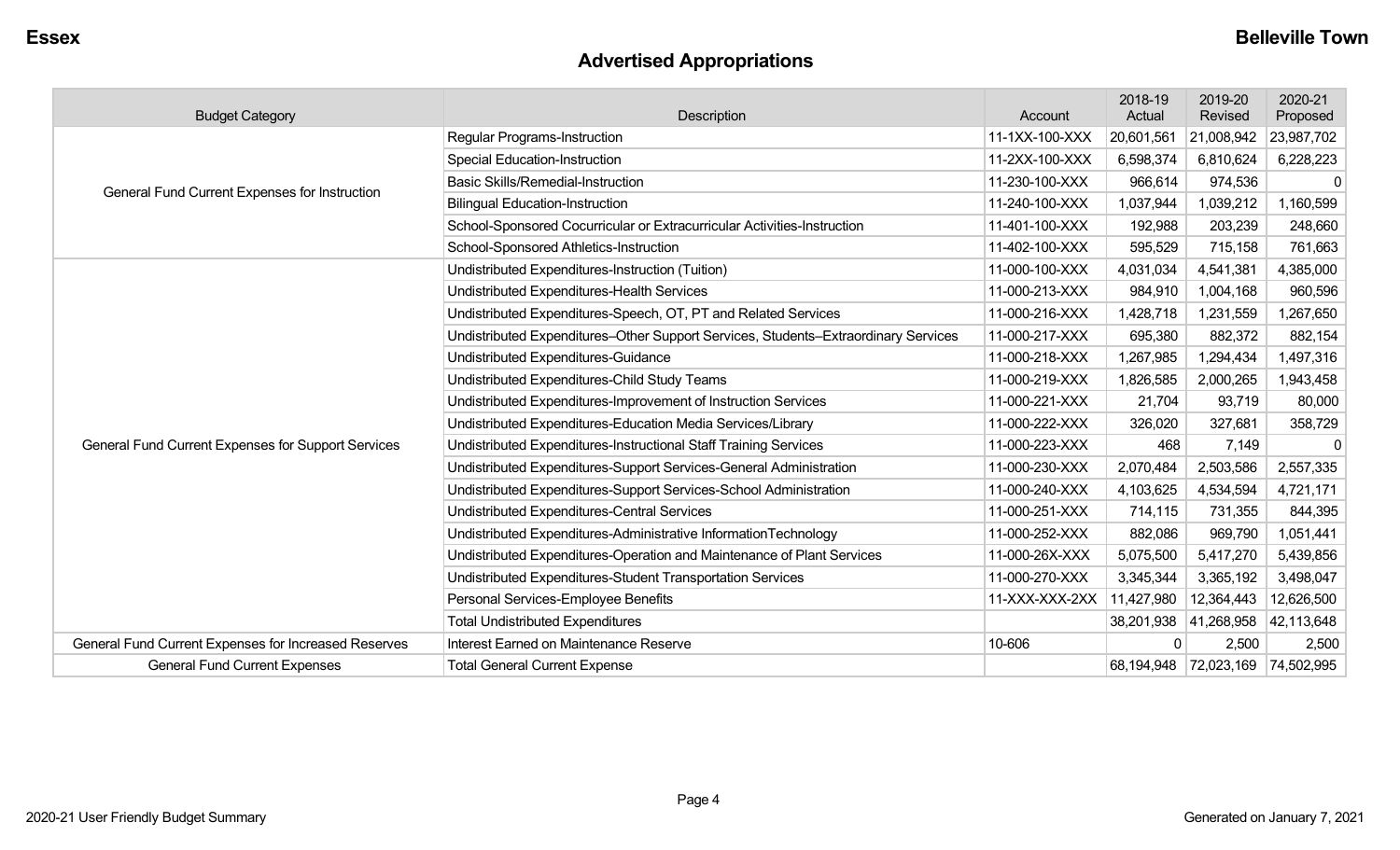## **Advertised Appropriations**

| <b>Budget Category</b>                                                                                                                                                                                                                                                                  | Description                                             | Account        | 2018-19<br>Actual                                                                                                                                                       | 2019-20<br>Revised | 2020-21<br>Proposed |
|-----------------------------------------------------------------------------------------------------------------------------------------------------------------------------------------------------------------------------------------------------------------------------------------|---------------------------------------------------------|----------------|-------------------------------------------------------------------------------------------------------------------------------------------------------------------------|--------------------|---------------------|
|                                                                                                                                                                                                                                                                                         | Equipment                                               | 12-XXX-XXX-730 | 49,044                                                                                                                                                                  | 215,453            | 365,000             |
|                                                                                                                                                                                                                                                                                         | <b>Facilities Acquisition and Construction Services</b> | 12-000-400-XXX | 1,351,224                                                                                                                                                               | 1,291,588          | 1,572,935           |
|                                                                                                                                                                                                                                                                                         | Interest Deposit to Capital Reserve                     | 10-604         | 0                                                                                                                                                                       | 5,000              | 5,000               |
|                                                                                                                                                                                                                                                                                         | <b>Total Capital Outlay</b>                             |                | 1,400,268                                                                                                                                                               | 1,512,041          | 1,942,935           |
|                                                                                                                                                                                                                                                                                         | <b>Summer School-Instruction</b>                        | 13-422-100-XXX | 12,285                                                                                                                                                                  | 12,282             | 42,500              |
|                                                                                                                                                                                                                                                                                         | <b>Total Summer School</b>                              | 13-422-X00-XXX | 12,285                                                                                                                                                                  | 12,282             | 42,500              |
| <b>Special School Expenses</b>                                                                                                                                                                                                                                                          | <b>Total Special Schools</b>                            | 13-XXX-XXX-XXX | 12,285                                                                                                                                                                  | 12,282             | 42,500              |
|                                                                                                                                                                                                                                                                                         | <b>Transfer of Funds to Charter Schools</b>             | 10-000-100-56X | 420,429                                                                                                                                                                 | 595,356            | 742,812             |
|                                                                                                                                                                                                                                                                                         | <b>General Fund Grand Total</b>                         |                | 70,027,930                                                                                                                                                              | 74,142,848         | 77,231,242          |
| Special Revenue Fund Expenses for Grants and Entitlements                                                                                                                                                                                                                               | <b>Local Projects</b>                                   | 20-XXX-XXX-XXX | 60,094                                                                                                                                                                  | 50,000             | 50,000              |
|                                                                                                                                                                                                                                                                                         | <b>Preschool Education Aid Instruction</b>              | 20-218-100-XXX | 0<br>$\mathbf{0}$<br>$\mathbf 0$                                                                                                                                        | 523,176            | 1,401,545           |
| Special Revenue Fund Expenses for Preschool Education Aid                                                                                                                                                                                                                               | <b>Support Services</b>                                 | 20-218-200-XXX |                                                                                                                                                                         | 284,276            | 1,749,087           |
|                                                                                                                                                                                                                                                                                         | <b>Facility Acquisition and Construction Services</b>   | 20-218-400-XXX |                                                                                                                                                                         | 85,000             | 453,304             |
|                                                                                                                                                                                                                                                                                         | <b>Total Preschool Education Aid</b>                    | 20-218-XXX-XXX | $\Omega$<br>7,944<br>59,152<br>17,701<br>14,453<br>5,187<br>14,237<br>59,609<br>178,283<br>1,359,085<br>145,537<br>46,255<br>63,679<br>1,151,193<br>48,272<br>2,814,021 | 892,452            | 3,603,936           |
|                                                                                                                                                                                                                                                                                         | Nonpublic Textbooks                                     | 20-XXX-XXX-XXX |                                                                                                                                                                         | 6,747              | 6,747               |
|                                                                                                                                                                                                                                                                                         | Nonpublic Auxiliary Services                            | 20-XXX-XXX-XXX |                                                                                                                                                                         | 0                  | 0                   |
|                                                                                                                                                                                                                                                                                         | Nonpublic Handicapped Services                          | 20-XXX-XXX-XXX |                                                                                                                                                                         | $\mathbf 0$        | $\mathbf 0$         |
| Special Revenue Fund Expenses for Other State Projects                                                                                                                                                                                                                                  | <b>Nonpublic Nursing Services</b>                       | 20-XXX-XXX-XXX |                                                                                                                                                                         | 12,416             | 12,416              |
|                                                                                                                                                                                                                                                                                         | Nonpublic Technology Initiative                         | 20-XXX-XXX-XXX |                                                                                                                                                                         | 4,608              | 4,608               |
|                                                                                                                                                                                                                                                                                         | Nonpublic Security Aid                                  | 20-XXX-XXX-XXX |                                                                                                                                                                         | 19,200             | 19,200              |
|                                                                                                                                                                                                                                                                                         | Other                                                   | 20-XXX-XXX-XXX |                                                                                                                                                                         | 93,666             | 93,666              |
| Special Revenue Fund Expenses for State Projects                                                                                                                                                                                                                                        | <b>Total State Projects</b>                             | 20-XXX-XXX-XXX |                                                                                                                                                                         | 1,029,089          | 3,740,573           |
|                                                                                                                                                                                                                                                                                         | Title I                                                 | 20-XXX-XXX-XXX |                                                                                                                                                                         | 1,142,520          | 1,142,520           |
|                                                                                                                                                                                                                                                                                         | <b>Title II</b>                                         | 20-XXX-XXX-XXX |                                                                                                                                                                         | 187,383            | 187,383             |
|                                                                                                                                                                                                                                                                                         | Title III                                               | 20-XXX-XXX-XXX |                                                                                                                                                                         | 69,343             | 69,343              |
| Capital Outlay<br>Special School Expenses for Summer School<br>General Fund Expenses and Transfers<br>Title IV<br>Special Revenue Fund Expenses for Federal Projects<br>20-XXX-XXX-XXX<br>I.D.E.A. Part B (Handicapped)<br><b>Vocational Education</b><br><b>Total Federal Projects</b> |                                                         | 65,852         | 65,852                                                                                                                                                                  |                    |                     |
|                                                                                                                                                                                                                                                                                         |                                                         | 20-XXX-XXX-XXX |                                                                                                                                                                         | 1,136,709          | 1,136,709           |
|                                                                                                                                                                                                                                                                                         |                                                         | 20-XXX-XXX-XXX |                                                                                                                                                                         | 52,977             | 52,977              |
|                                                                                                                                                                                                                                                                                         |                                                         | 20-XXX-XXX-XXX |                                                                                                                                                                         | 2,654,784          | 2,654,784           |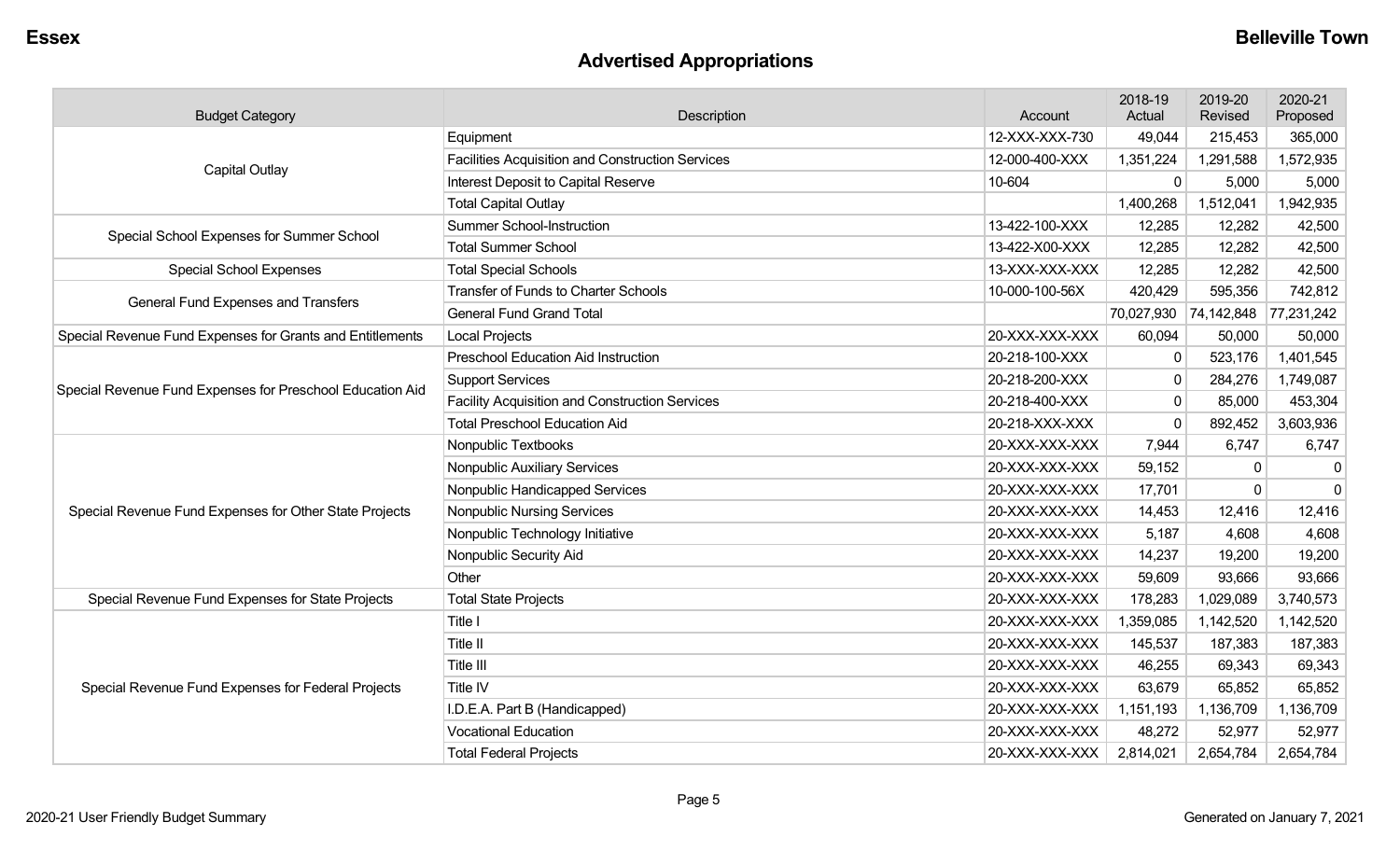# **Advertised Appropriations**

| <b>Budget Category</b>           | Description                                                              | Account        | 2018-19<br>Actual | 2019-20<br>Revised | 2020-21<br>Proposed |
|----------------------------------|--------------------------------------------------------------------------|----------------|-------------------|--------------------|---------------------|
| Special Revenue Fund Expenses    | <b>Total Special Revenue Funds</b>                                       |                | 3,052,398         | 3,733,873          | 6,445,357           |
| Debt Service Fund Expenses       | <b>Total Regular Debt Service</b>                                        | 40-701-510-XXX | 1,604,063         | 4,191,540          | 2,977,100           |
|                                  | <b>Total Debt Service Funds</b>                                          |                | 1,604,063         | 4,191,540          | 2,977,100           |
| All Fund Expenses                | <b>Total Expenditures/Appropriations</b>                                 |                | 74,684,391        | 82,068,261         | 86,653,699          |
|                                  | Deduct Transfer: Local Contribution-Transfer To Special Revenues-Regular | 11-105-100-935 |                   |                    | 499,812             |
| <b>Expenses Net of Transfers</b> | <b>Total Expenditures Net of Transfers</b>                               |                | 74,684,391        | 82,068,261         | 86,153,887          |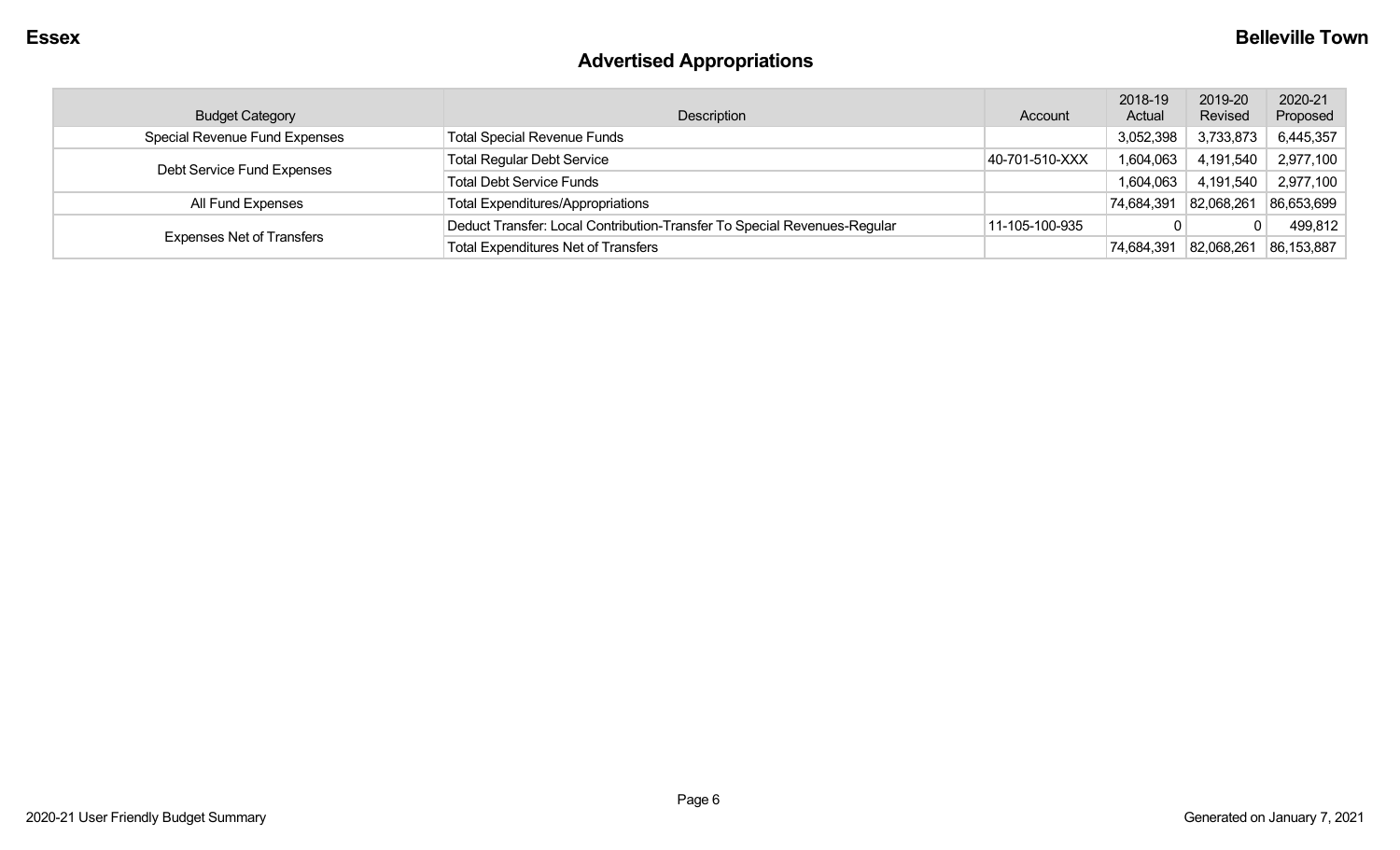## **Advertised Recapitulation of Balances**

| <b>Fund Balance Category</b>                   | <b>Budget Category</b>                                           | Audited<br><b>Balance</b><br>06/30/2018 | Audited<br><b>Balance</b><br>06/30/2019 | Estimated<br><b>Balance</b><br>06/30/2020 | Estimated<br><b>Balance</b><br>06/30/2021 |
|------------------------------------------------|------------------------------------------------------------------|-----------------------------------------|-----------------------------------------|-------------------------------------------|-------------------------------------------|
|                                                | <b>Capital Reserve</b>                                           | 2,386,149                               | 3,339,910                               | 3,344,910                                 | 3,349,910                                 |
| <b>Restricted for General Operating Budget</b> | <b>Adult Education Programs</b>                                  | 0                                       |                                         |                                           |                                           |
|                                                | Maintenance Reserve                                              | 228,536                                 | 518,672                                 | 521,172                                   | 523,672                                   |
|                                                | Legal Reserve                                                    | 0                                       | 0                                       |                                           |                                           |
|                                                | <b>Tuition Reserve</b>                                           |                                         | 0                                       |                                           |                                           |
|                                                | <b>Current Expense Emergency Reserve</b>                         | 0                                       | 0                                       |                                           |                                           |
|                                                | Impact Aid Reserve for General Expenses (Sections 8002 and 8003) | 0                                       | 0                                       |                                           |                                           |
|                                                | Impact Aid Reserve for Capital Expenses (Sections 8007 and 8008) | 0                                       | $\mathbf{0}$                            | 0                                         |                                           |
| Restricted for Repayment of Debt               | Repayment of Debt                                                |                                         |                                         |                                           |                                           |
|                                                | <b>General Operating Budget</b>                                  | 1,833,766                               | 1,879,222                               | 2,193,804                                 | 1,472,809                                 |
| Unrestricted                                   | Repayment of Debt                                                | 0                                       |                                         |                                           |                                           |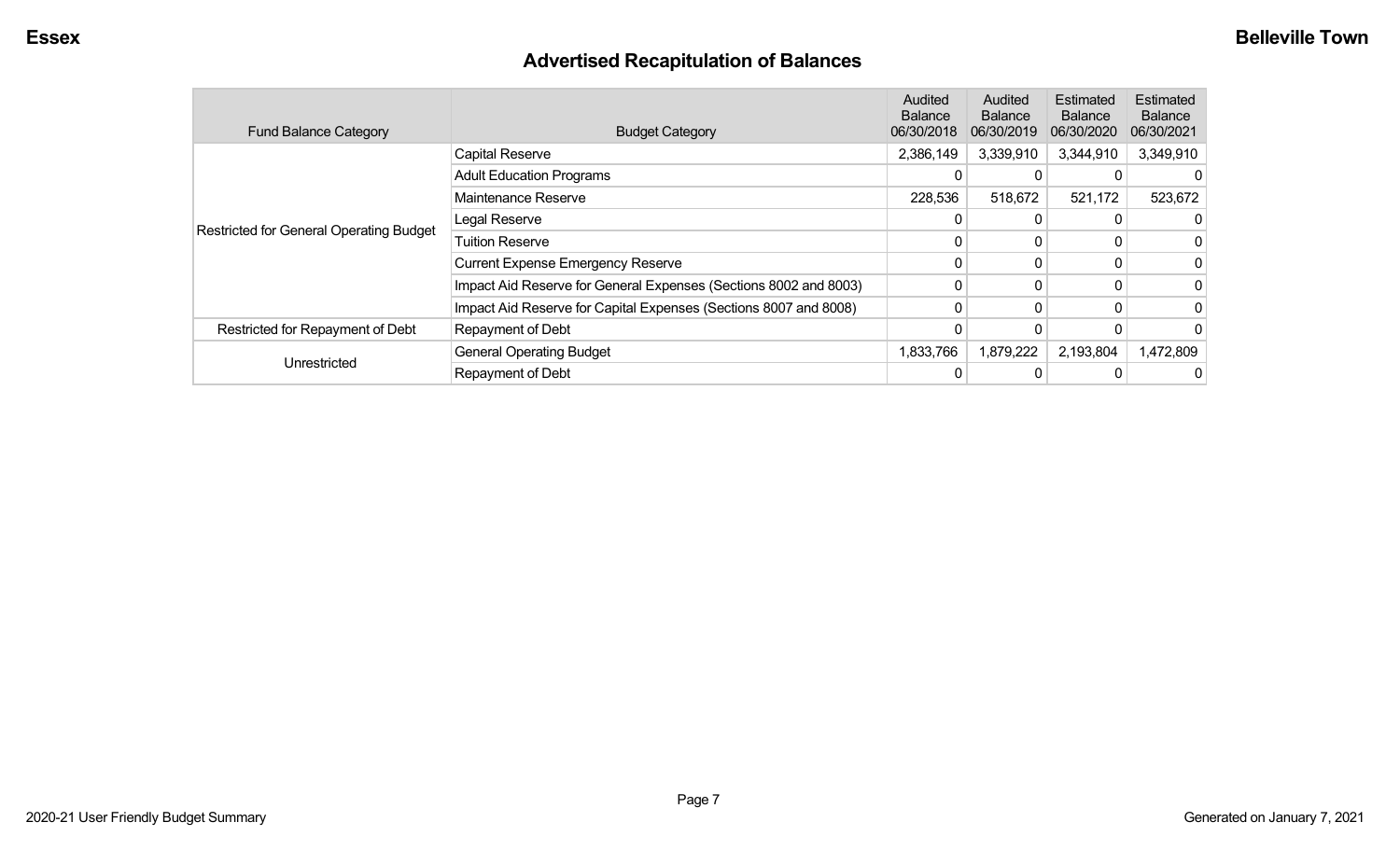#### **Advertised Per Pupil Cost Calculations**

| Per Pupil Cost Calculations                       | 2017-18<br><b>Actual Costs</b> | 2018-19<br><b>Actual Costs</b> | 2019-20<br><b>Original Budget</b> | 2019-20<br><b>Revised Budget</b> | 2020-21<br><b>Proposed Budget</b> |
|---------------------------------------------------|--------------------------------|--------------------------------|-----------------------------------|----------------------------------|-----------------------------------|
| <b>Total Budgetary Comparative Per Pupil Cost</b> | \$12,880                       | \$13,499                       | \$13,629                          | \$14,517                         | \$13,542                          |
| <b>Total Classroom Instruction</b>                | \$7,817                        | \$8,194                        | \$8,219                           | \$8,721                          | \$8,139                           |
| <b>Classroom-Salaries and Benefits</b>            | \$7,407                        | \$7,862                        | \$7,887                           | \$8,363                          | \$7,840                           |
| Classroom-General Supplies and Textbooks          | \$395                          | \$317                          | \$316                             | \$342                            | \$280                             |
| <b>Classroom-Purchased Services</b>               | \$16                           | \$15                           | \$16                              | \$17                             | \$19                              |
| <b>Total Support Services</b>                     | \$1,639                        | \$1,767                        | \$1,775                           | \$1,926                          | \$1,871                           |
| Support Services-Salaries and Benefits            | \$1,356                        | \$1,427                        | \$1,445                           | \$1,575                          | \$1,494                           |
| <b>Total Administrative Costs</b>                 | \$1,837                        | \$1,910                        | \$1,938                           | \$2,061                          | \$1,922                           |
| <b>Administration Salaries and Benefits</b>       | \$1,397                        | \$1,487                        | \$1,545                           | \$1,639                          | \$1,534                           |
| Total Operations and Maintenance of Plant         | \$1,287                        | \$1,340                        | \$1,357                           | \$1,454                          | \$1,280                           |
| Operations and Maintenance-Salaries and Benefits  | \$910                          | \$968                          | \$977                             | \$1,022                          | \$895                             |
| <b>Board Contribution to Food Services</b>        | \$0                            | \$0                            | \$0                               | \$0                              | \$0                               |
| <b>Total Extracurricular Costs</b>                | \$215                          | \$216                          | \$239                             | \$251                            | \$242                             |
| <b>Total Equipment Costs</b>                      | \$87                           | \$11                           | \$0                               | \$68                             | \$164                             |
| Legal Costs                                       | \$143                          | \$92                           | \$65                              | \$68                             | \$60                              |
| Employee Benefits as a percentage of salaries*    | 26.71%                         | 26.60%                         | 28.85%                            | 27.73%                           | 27.40%                            |

\*Does not include pension and social security paid by the State on-behalf of the district.

\*\*Federal and State funds in the blended resource school-based budgets.

The information presented in columns 1 through 3 as well as the related descriptions of the per pupil cost calculations are contained in the Taxpayers' Guide to Education Spending and can be found on the Department of Education's Internet website: http://www.state.nj.us/education/guide/. This publication is also available in the board office and public libraries. The same calculations were performed using the 2019-20 revised appropriations and the 2020-21 budgeted appropriations presented in this advertised budget. Total Budgetary Comparative Per Pupil Cost is defined as current expense exclusive of tuition expenditures, transportation, residential costs, and judgments against the school district. For all years it also includes the restricted entitlement aids. With the exception of Total Equipment Cost, each of the other per pupil cost calculations presented is a component of the total comparative per pupil cost, although all components are not shown.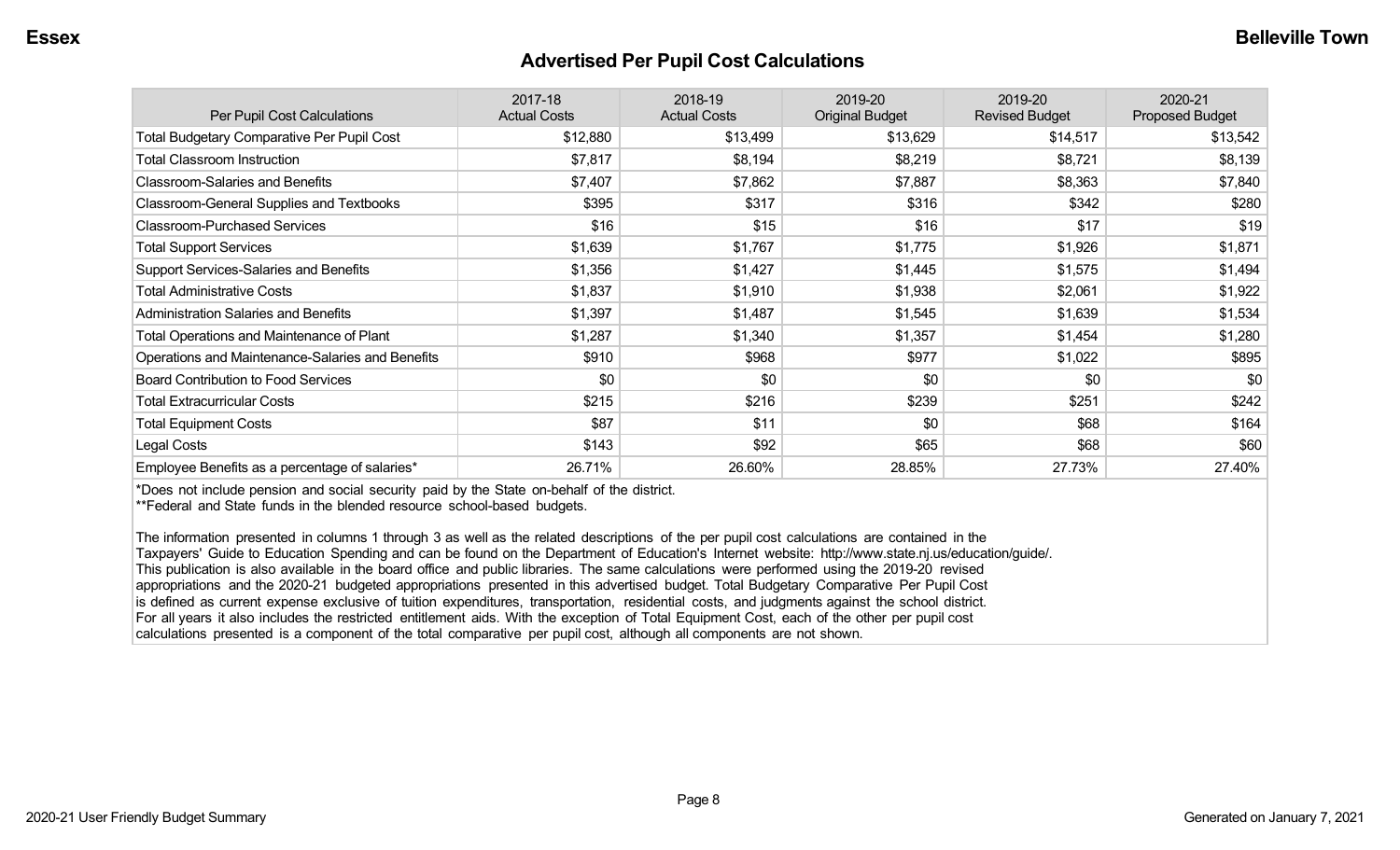# **Unusual Revenues and Appropriations**

| Line<br><b>Number</b> | Source        | Amount  | Explanation                                              |
|-----------------------|---------------|---------|----------------------------------------------------------|
| 170                   |               |         | Bloomfield BOE   50,000 Special Ed student to attend BHS |
| 300                   | Miscellaneous | 100,000 | Miscellaneous Revenues generated through the school year |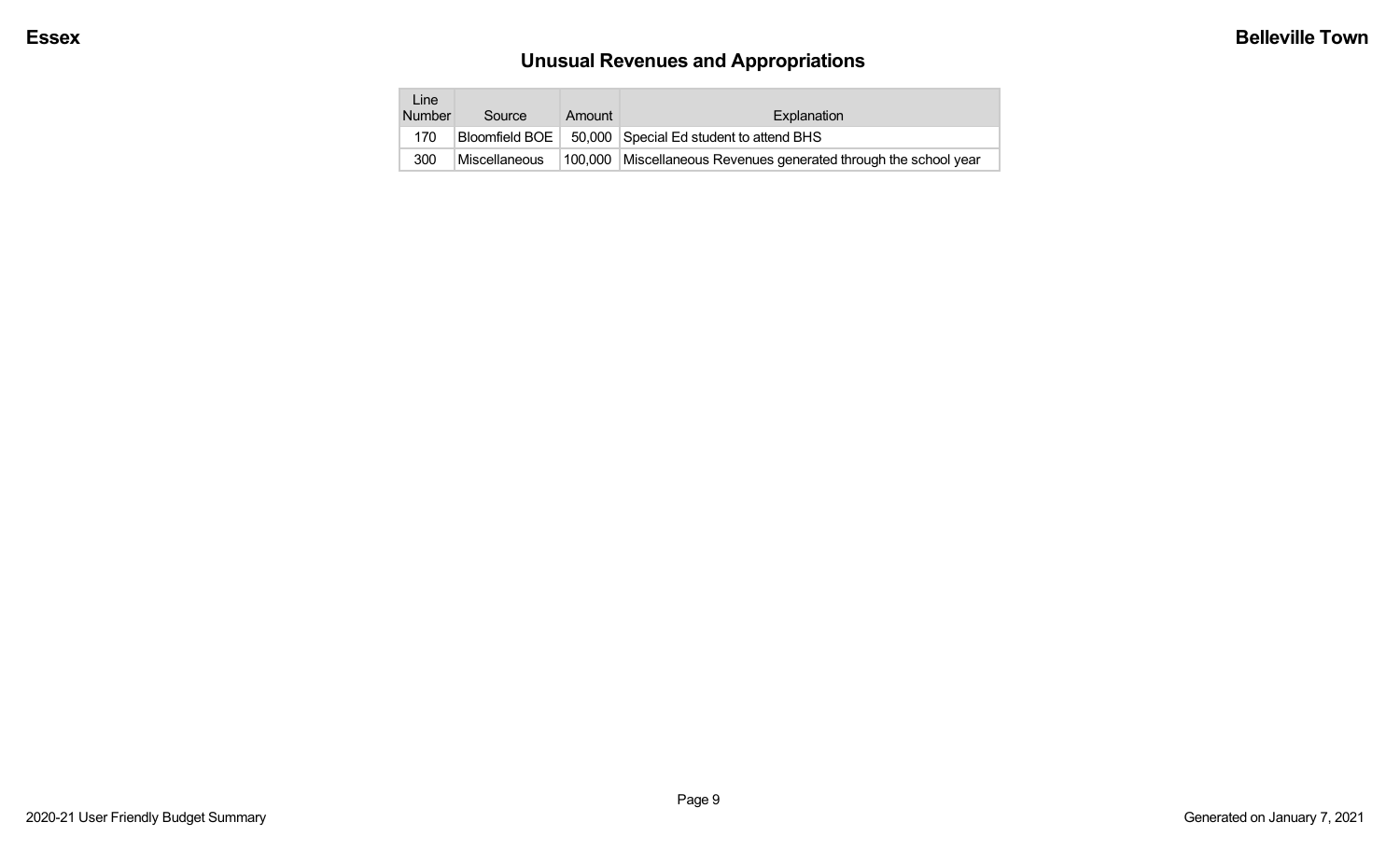| <b>Shared Services</b> |  |
|------------------------|--|
|------------------------|--|

|                                         |                                                                                                                                             | Amount<br>Saved |
|-----------------------------------------|---------------------------------------------------------------------------------------------------------------------------------------------|-----------------|
| <b>Shared Service Category Type</b>     | <b>Shared Service Category Description</b>                                                                                                  | (Optional)      |
|                                         | Member of NJSIG for property, casualty, worker's comp & liability coverage                                                                  | 0               |
| Insurance Coverages and Benefits        | Member of State Health Benefits Plan for Health coverage                                                                                    |                 |
| <b>Nursing Services</b>                 | Work with Delta T Group of NJ for Substitute Nursing Services                                                                               |                 |
|                                         | Partner with Nutley, Garfield & Bloomfield for bussing                                                                                      |                 |
|                                         | Member of Alliance of Competitive Electrical Services (ACES) for electric & natural gas co-op purchasing                                    | 0               |
|                                         | Partner with Township of Belleville for 4 Resource Officers throughout school district for safety & security                                | 0               |
| <b>Others</b>                           | Partner with Township of Belleville for Police Officers during graduation & sporting events                                                 | 0               |
|                                         | Partner with Township of Belleville on Safety Grant to purchase Sielox class A lockdown security software for the HS                        | 10,000          |
|                                         | Partner with Township of Belleville for purchase of 5 Field Pro Lightning Detectors for Safety on all fields                                | 8,188           |
|                                         | Partner with Township of Belleville for usage of Maintenance staff for events such as rec, 4th of July, various parades, movie nights, etc. |                 |
|                                         | Partner with Montclair State University for PD                                                                                              |                 |
| Professional Staff Development          | Partner with Mt Olive BOE & Sparta BOE for Admin PD                                                                                         |                 |
|                                         | Member of Ed Data Time & Material Bid for purchasing                                                                                        | 0               |
| Purchasing                              | Member of Ed Data/Middlesex Ed Serv Comm/Hunterdon Cty Ed Services/Bergen Cty Co-op/Sussex Cty Regional Co-op for purchasing                | 0               |
| <b>Special Education Services</b>       | Work with Innovative Therapy LLC for all OT/PT services                                                                                     | 0               |
| Staffing - Other                        | Work with Insight and Swing Education for Substitute Teachers                                                                               |                 |
| Transportation Services, including Fuel | Partner with Township of Belleville for bussing of rec program kids and purchase of gasoline and diesel fuel                                |                 |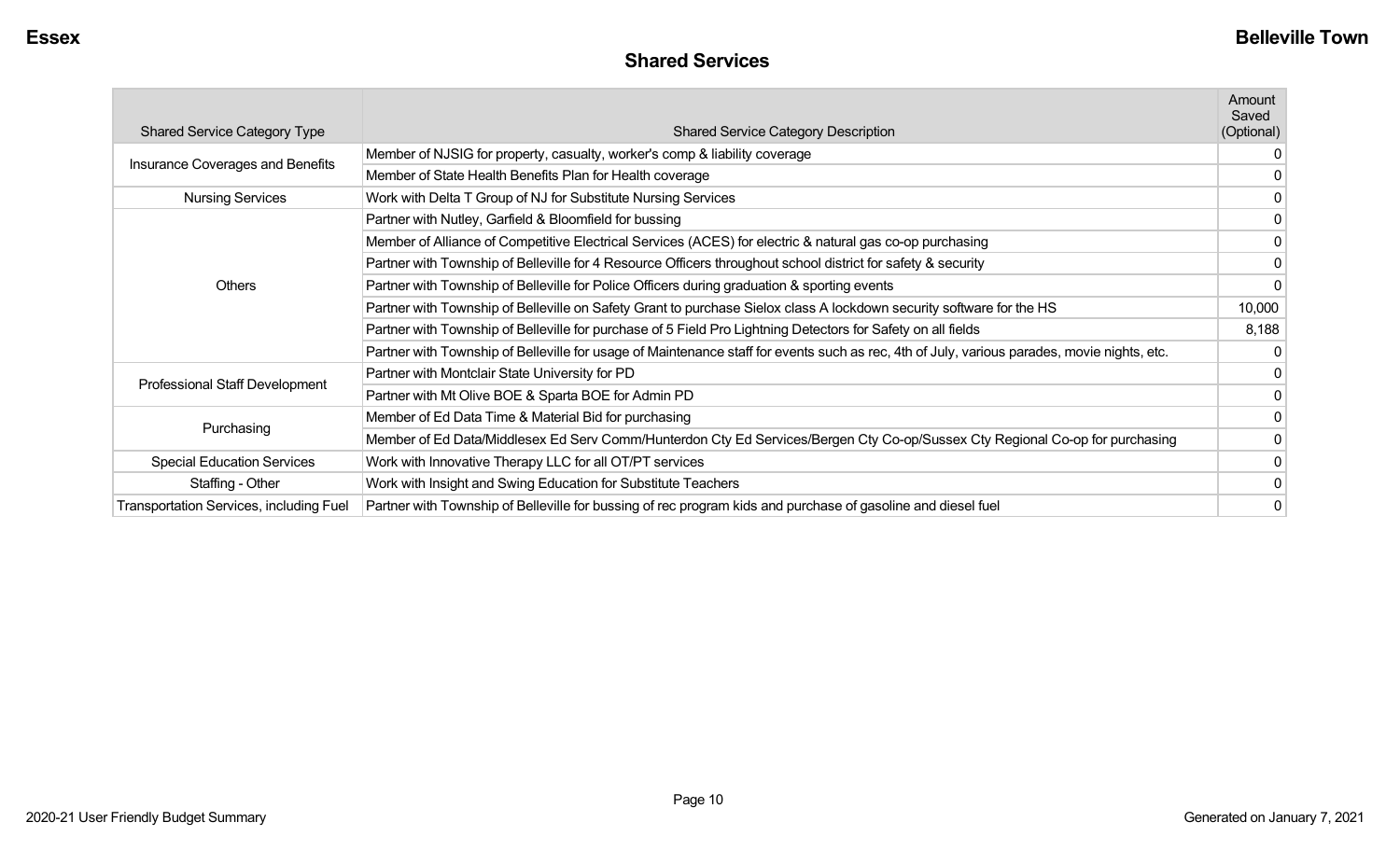#### **Estimated Tax Rates**

| Municipality           | Category                                                                                                           | Amount        |
|------------------------|--------------------------------------------------------------------------------------------------------------------|---------------|
| <b>Belleville Town</b> | (A) General Fund School Levy                                                                                       | 42,473,162    |
|                        | (D) Total School Levy                                                                                              | 44,269,221    |
|                        | (B) Estimated Net Taxable Valuation (as of 10/01/19)                                                               | 3,111,700,250 |
|                        | (H) Estimated Equalized Valuation (as of 10/01/19)                                                                 | 3,140,850,326 |
|                        | (C) Estimated 2020-21 General Fund School Tax Rate, Without Repayment of Debt or Adjustments=100x(A)/(B)           | 1.3650        |
|                        | (F) Estimated 2020-21 Total School Tax Rate, With Repayment of Debt and Adjustments=100x(D)/(B)                    | 1.4227        |
|                        | (I) Estimated 2020-21 Equalized General Fund School Tax Rate, Without Repayment of Debt or Adjustments=100x(A)/(H) | 1.3523        |
|                        | (L) Estimated 2020-21 Equalized Total School Tax Rate, With Repayment of Debt and Adjustments=100x(D)/(H)          | 1.4095        |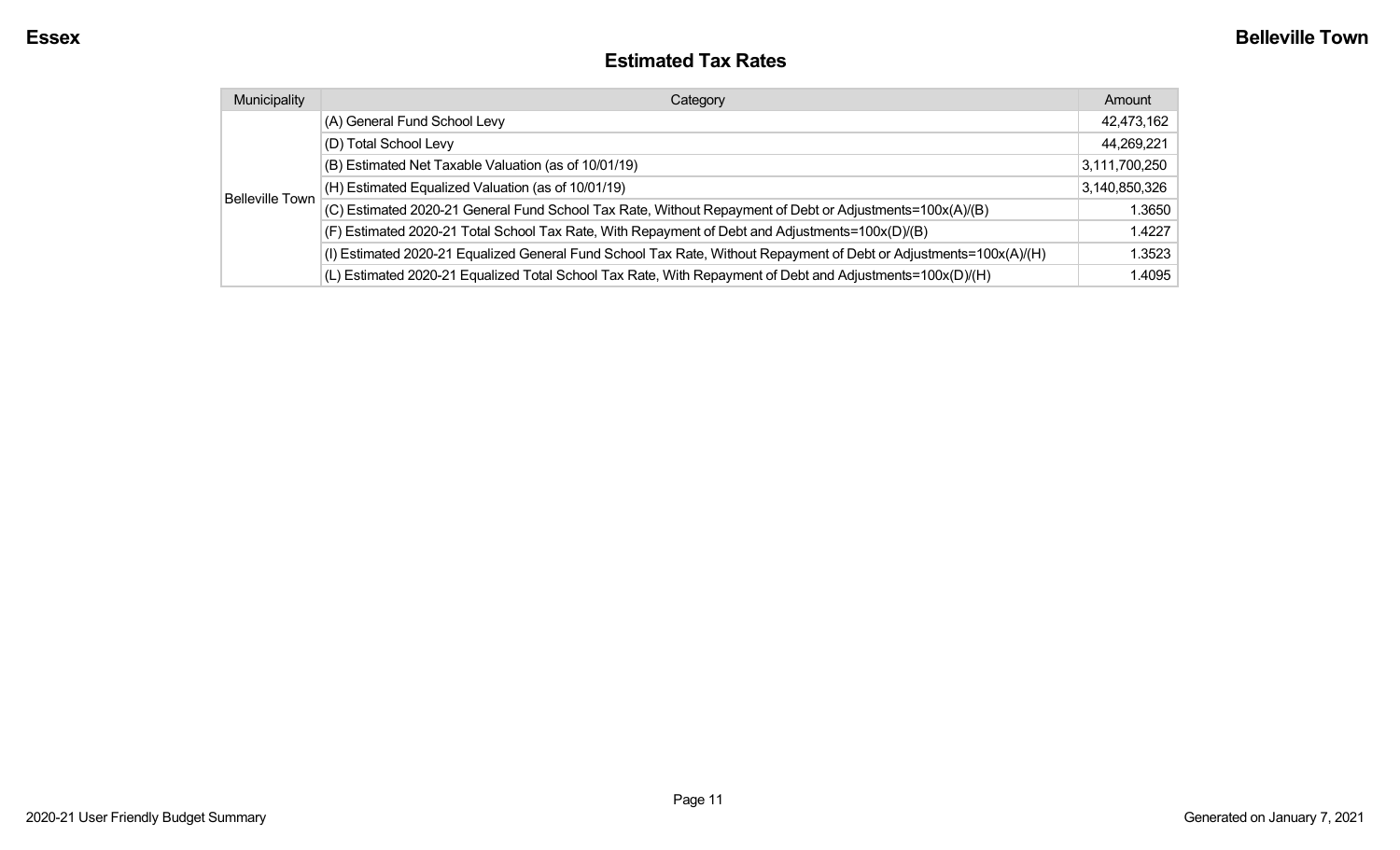| Name        | Category                                                                                  | Measure                         |
|-------------|-------------------------------------------------------------------------------------------|---------------------------------|
|             | <b>Job Title</b>                                                                          | Secretary                       |
|             | Job Title II                                                                              | Human Resources                 |
|             | <b>Base Annual Salary Amount</b>                                                          | \$78,865                        |
|             | Full-Time Equivalent (FTE)                                                                | 1.0                             |
|             | Shared with Another District?                                                             | N                               |
|             | <b>Shared County</b>                                                                      | None Reported                   |
|             | <b>Shared District</b>                                                                    | None Reported                   |
|             | Job Title Other District                                                                  | None Reported                   |
|             | Member of Collective Bargaining Unit (CBU)?                                               | N                               |
|             | <b>Beginning Date of Contract</b>                                                         | 07/01/19                        |
|             | <b>End Date of Contract</b>                                                               | 06/30/20                        |
|             | <b>Contracted Number of Annual Work Days</b>                                              | 260                             |
|             | <b>Contracted Number of Annual Vacation Days</b>                                          | 20                              |
|             | <b>Contracted Number of Annual Sick Days</b>                                              | 12                              |
| Donna Dente | <b>Contracted Number of Annual Personal Days</b>                                          | $\mathbf{3}$                    |
|             | <b>Contracted Number of Annual Consulting Days</b>                                        | $\mathbf 0$                     |
|             | Number of Other Contracted Non-Working Days                                               | 17                              |
|             | Description of Other Contracted Non-Working Days                                          | Holidays                        |
|             | <b>Total Allowances Amount</b>                                                            | \$0                             |
|             | <b>Total Bonuses Amount</b>                                                               | \$0                             |
|             | <b>Total Stipends Amount</b>                                                              | \$0                             |
|             | District Contributions Above Teacher Contract for Insurance (Health, Dental, Life, Other) | \$0                             |
|             | District Contributions Above Teacher Contract for Retirement Plans                        | \$0                             |
|             | <b>Total Contractual Post-Employment Benefit Amount</b>                                   | \$15,000                        |
|             | Contractual Post-Employment Benefit Description of Payout of Sick days                    | Capped at \$15,000 per contract |
|             | Contractual Post-Employment Benefit Description of Payout of Vacation days                | None                            |
|             | Contractual Post-Employment Benefit Description of Payout of Personal days                | None                            |
|             | Contractual Post-Employment Benefit Description of Other Benefits 1                       | None Reported                   |
|             | Contractual Post-Employment Benefit Description of Other Benefits 2                       | None Reported                   |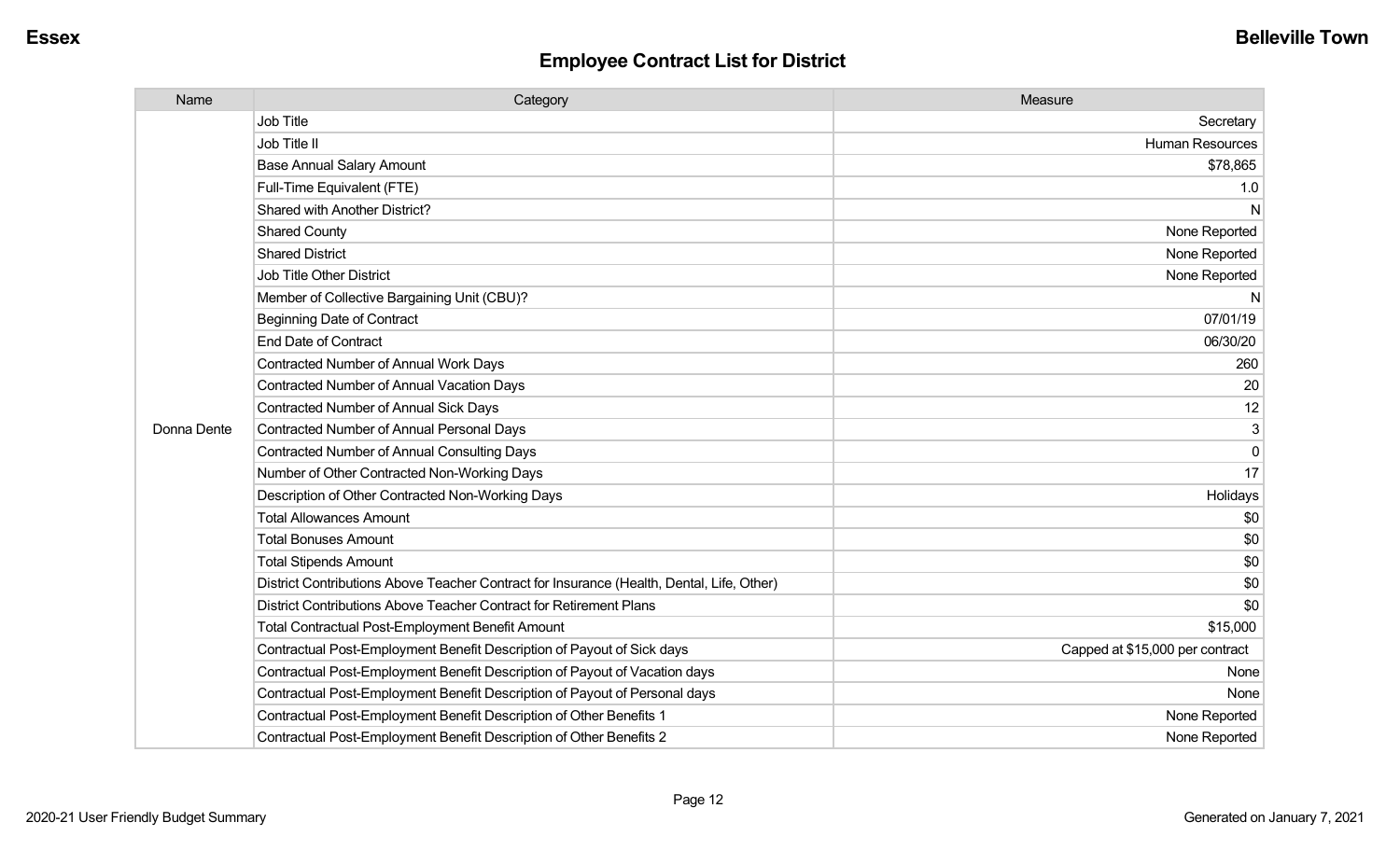| Name           | Category                                                                                 | Measure                                 |
|----------------|------------------------------------------------------------------------------------------|-----------------------------------------|
|                | Contractual Post-Employment Benefit Description of Other Benefits 3                      | None Reported                           |
|                | <b>Total Other/In-Kind Remuneration Amount</b>                                           | \$0                                     |
|                | Description of Other/In-Kind Remuneration Annual Option to Buyback Sick Time in Cash     | None                                    |
|                | Description of Other/In-Kind Remuneration Annual Option to Buyback Vacation Time in Cash | None                                    |
|                | Description of Other/In-Kind Remuneration Annual Option to Buyback Personal Time in Cash | None                                    |
| Donna Dente    | Description of Other/In-Kind Remuneration Annual Option to Other Remuneration 1          | None                                    |
|                | Description of Other/In-Kind Remuneration Annual Option to Other Remuneration 2          | None                                    |
|                | Description of Other/In-Kind Remuneration Annual Option to Other Remuneration 3          | None                                    |
|                | <b>Additional Comment 1</b>                                                              | None                                    |
|                | <b>Additional Comment 2</b>                                                              | None                                    |
|                | <b>Additional Comment 3</b>                                                              | None                                    |
|                | Job Title                                                                                | Coordinator/Director/Manager/Supervisor |
|                | Job Title II                                                                             | Technology                              |
|                | <b>Base Annual Salary Amount</b>                                                         | \$105,560                               |
|                | Full-Time Equivalent (FTE)                                                               | 1.0                                     |
|                | Shared with Another District?                                                            | N                                       |
|                | <b>Shared County</b>                                                                     | None Reported                           |
|                | <b>Shared District</b>                                                                   | None Reported                           |
|                | Job Title Other District                                                                 | None Reported                           |
|                | Member of Collective Bargaining Unit (CBU)?                                              | N                                       |
| Jeff Perrapato | Beginning Date of Contract                                                               | 07/01/19                                |
|                | <b>End Date of Contract</b>                                                              | 06/30/20                                |
|                | <b>Contracted Number of Annual Work Days</b>                                             | 260                                     |
|                | <b>Contracted Number of Annual Vacation Days</b>                                         | 15                                      |
|                | <b>Contracted Number of Annual Sick Days</b>                                             | 12                                      |
|                | Contracted Number of Annual Personal Days                                                | $\mathbf{3}$                            |
|                | <b>Contracted Number of Annual Consulting Days</b>                                       | $\Omega$                                |
|                | Number of Other Contracted Non-Working Days                                              | 17                                      |
|                | Description of Other Contracted Non-Working Days                                         | Holidays                                |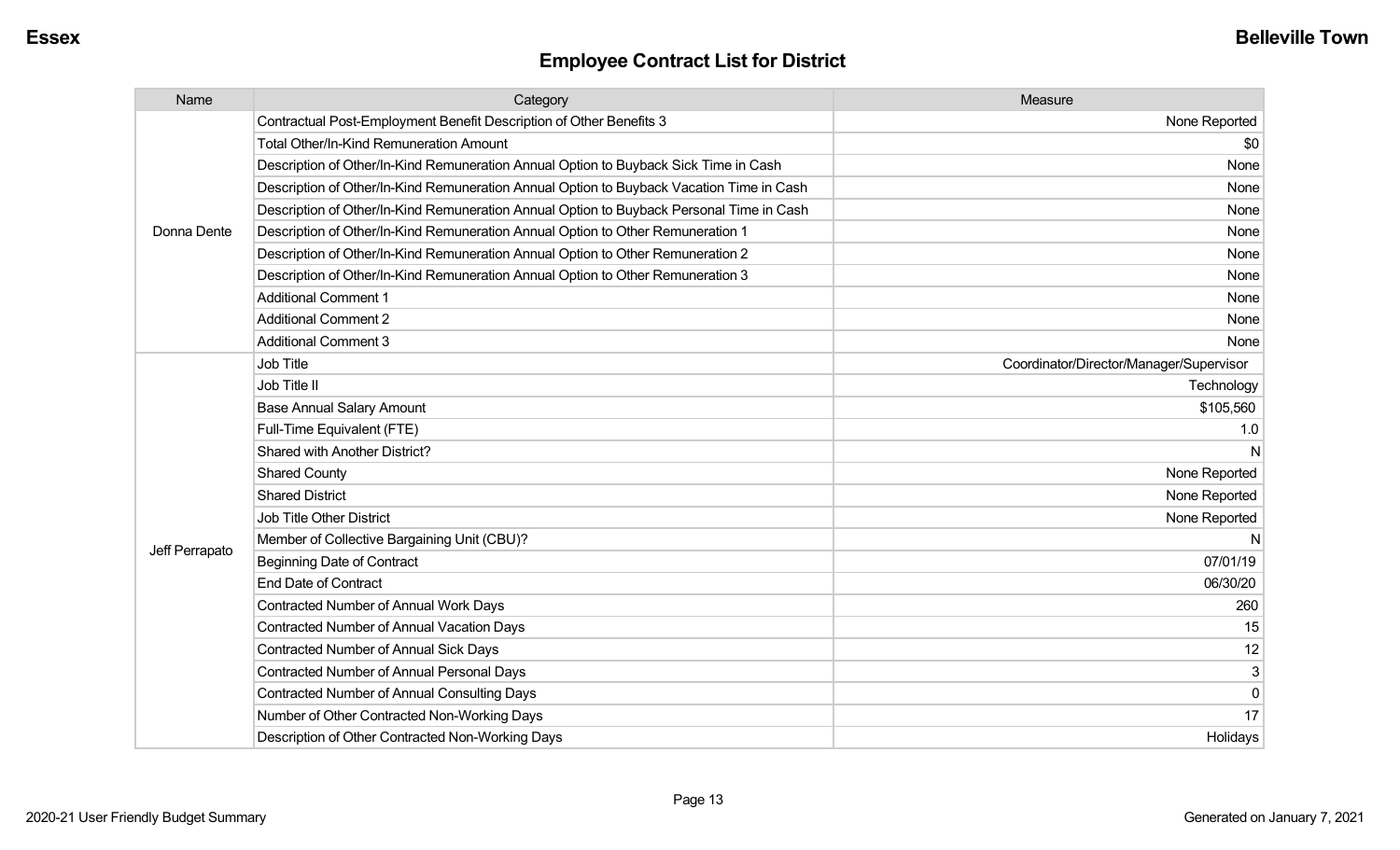| Name           | Category                                                                                  | Measure                         |
|----------------|-------------------------------------------------------------------------------------------|---------------------------------|
|                | <b>Total Allowances Amount</b>                                                            | \$500                           |
|                | <b>Total Bonuses Amount</b>                                                               | \$0                             |
|                | <b>Total Stipends Amount</b>                                                              | \$0                             |
|                | District Contributions Above Teacher Contract for Insurance (Health, Dental, Life, Other) | \$0                             |
|                | District Contributions Above Teacher Contract for Retirement Plans                        | \$0                             |
|                | Total Contractual Post-Employment Benefit Amount                                          | \$15,000                        |
|                | Contractual Post-Employment Benefit Description of Payout of Sick days                    | Capped at \$15,000 per contract |
|                | Contractual Post-Employment Benefit Description of Payout of Vacation days                | None                            |
|                | Contractual Post-Employment Benefit Description of Payout of Personal days                | None                            |
|                | Contractual Post-Employment Benefit Description of Other Benefits 1                       | None Reported                   |
| Jeff Perrapato | Contractual Post-Employment Benefit Description of Other Benefits 2                       | None Reported                   |
|                | Contractual Post-Employment Benefit Description of Other Benefits 3                       | None Reported                   |
|                | <b>Total Other/In-Kind Remuneration Amount</b>                                            | \$0                             |
|                | Description of Other/In-Kind Remuneration Annual Option to Buyback Sick Time in Cash      | None                            |
|                | Description of Other/In-Kind Remuneration Annual Option to Buyback Vacation Time in Cash  | None                            |
|                | Description of Other/In-Kind Remuneration Annual Option to Buyback Personal Time in Cash  | None                            |
|                | Description of Other/In-Kind Remuneration Annual Option to Other Remuneration 1           | None                            |
|                | Description of Other/In-Kind Remuneration Annual Option to Other Remuneration 2           | None                            |
|                | Description of Other/In-Kind Remuneration Annual Option to Other Remuneration 3           | None                            |
|                | <b>Additional Comment 1</b>                                                               | None                            |
|                | <b>Additional Comment 2</b>                                                               | None                            |
|                | <b>Additional Comment 3</b>                                                               | None                            |
|                | Job Title                                                                                 | Secretary                       |
|                | Job Title II                                                                              | <b>BA</b>                       |
| Joanne Conway  | <b>Base Annual Salary Amount</b>                                                          | \$78,720                        |
|                | Full-Time Equivalent (FTE)                                                                | 1.0                             |
|                | Shared with Another District?                                                             | N                               |
|                | <b>Shared County</b>                                                                      | None Reported                   |
|                | <b>Shared District</b>                                                                    | None Reported                   |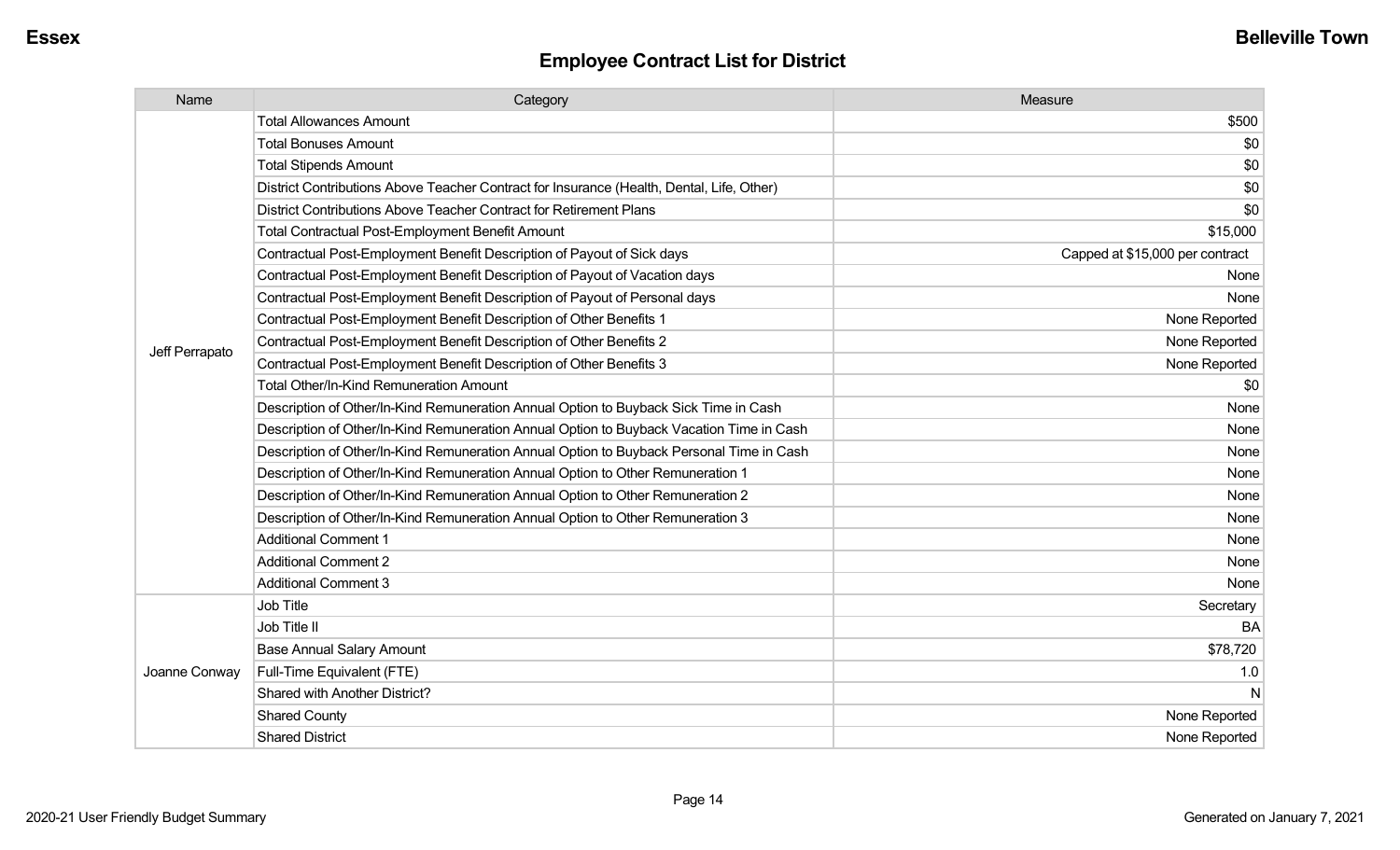| Name          | Category                                                                                  | Measure                         |
|---------------|-------------------------------------------------------------------------------------------|---------------------------------|
|               | <b>Job Title Other District</b>                                                           | None Reported                   |
|               | Member of Collective Bargaining Unit (CBU)?                                               | N                               |
|               | <b>Beginning Date of Contract</b>                                                         | 07/01/19                        |
|               | <b>End Date of Contract</b>                                                               | 06/30/20                        |
|               | <b>Contracted Number of Annual Work Days</b>                                              | 260                             |
|               | <b>Contracted Number of Annual Vacation Days</b>                                          | 20                              |
|               | <b>Contracted Number of Annual Sick Days</b>                                              | 12                              |
|               | <b>Contracted Number of Annual Personal Days</b>                                          | 3                               |
|               | <b>Contracted Number of Annual Consulting Days</b>                                        | $\Omega$                        |
|               | Number of Other Contracted Non-Working Days                                               | 17                              |
|               | Description of Other Contracted Non-Working Days                                          | Holidays                        |
|               | <b>Total Allowances Amount</b>                                                            | \$0                             |
|               | <b>Total Bonuses Amount</b>                                                               | \$0                             |
|               | <b>Total Stipends Amount</b>                                                              | \$0                             |
| Joanne Conway | District Contributions Above Teacher Contract for Insurance (Health, Dental, Life, Other) | \$0                             |
|               | District Contributions Above Teacher Contract for Retirement Plans                        | \$0                             |
|               | <b>Total Contractual Post-Employment Benefit Amount</b>                                   | \$15,000                        |
|               | Contractual Post-Employment Benefit Description of Payout of Sick days                    | Capped at \$15,000 per contract |
|               | Contractual Post-Employment Benefit Description of Payout of Vacation days                | None                            |
|               | Contractual Post-Employment Benefit Description of Payout of Personal days                | None                            |
|               | Contractual Post-Employment Benefit Description of Other Benefits 1                       | None Reported                   |
|               | Contractual Post-Employment Benefit Description of Other Benefits 2                       | None Reported                   |
|               | Contractual Post-Employment Benefit Description of Other Benefits 3                       | None Reported                   |
|               | Total Other/In-Kind Remuneration Amount                                                   | \$0                             |
|               | Description of Other/In-Kind Remuneration Annual Option to Buyback Sick Time in Cash      | None                            |
|               | Description of Other/In-Kind Remuneration Annual Option to Buyback Vacation Time in Cash  | None                            |
|               | Description of Other/In-Kind Remuneration Annual Option to Buyback Personal Time in Cash  | None                            |
|               | Description of Other/In-Kind Remuneration Annual Option to Other Remuneration 1           | None                            |
|               | Description of Other/In-Kind Remuneration Annual Option to Other Remuneration 2           | None                            |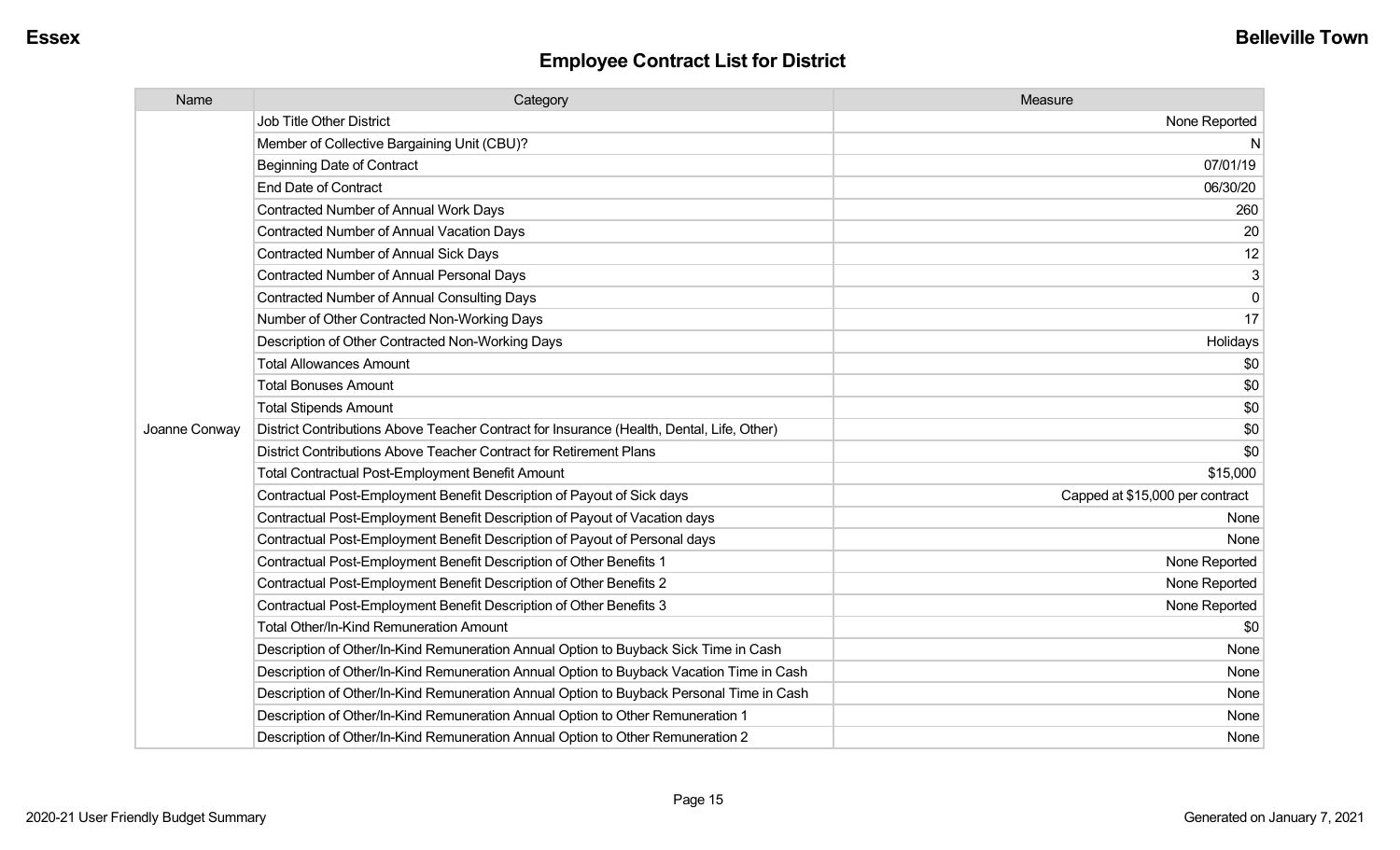| Name           | Category                                                                                  | Measure                                 |
|----------------|-------------------------------------------------------------------------------------------|-----------------------------------------|
| Joanne Conway  | Description of Other/In-Kind Remuneration Annual Option to Other Remuneration 3           | None                                    |
|                | <b>Additional Comment 1</b>                                                               | None                                    |
|                | <b>Additional Comment 2</b>                                                               | None                                    |
|                | <b>Additional Comment 3</b>                                                               | None                                    |
|                | Job Title                                                                                 | <b>Assistant Business Administrator</b> |
|                | Job Title II                                                                              | None Reported                           |
|                | <b>Base Annual Salary Amount</b>                                                          | \$89,646                                |
|                | Full-Time Equivalent (FTE)                                                                | 1.0                                     |
|                | Shared with Another District?                                                             | N                                       |
|                | <b>Shared County</b>                                                                      | None Reported                           |
|                | <b>Shared District</b>                                                                    | None Reported                           |
|                | <b>Job Title Other District</b>                                                           | None Reported                           |
|                | Member of Collective Bargaining Unit (CBU)?                                               | N                                       |
|                | <b>Beginning Date of Contract</b>                                                         | 07/01/19                                |
|                | <b>End Date of Contract</b>                                                               | 06/30/20                                |
|                | <b>Contracted Number of Annual Work Days</b>                                              | 260                                     |
| Laura Danziger | <b>Contracted Number of Annual Vacation Days</b>                                          | 15                                      |
|                | Contracted Number of Annual Sick Days                                                     | 12                                      |
|                | <b>Contracted Number of Annual Personal Days</b>                                          | 3                                       |
|                | <b>Contracted Number of Annual Consulting Days</b>                                        | $\Omega$                                |
|                | Number of Other Contracted Non-Working Days                                               | 17                                      |
|                | Description of Other Contracted Non-Working Days                                          | Holidays                                |
|                | <b>Total Allowances Amount</b>                                                            | \$0                                     |
|                | <b>Total Bonuses Amount</b>                                                               | \$0                                     |
|                | <b>Total Stipends Amount</b>                                                              | \$0                                     |
|                | District Contributions Above Teacher Contract for Insurance (Health, Dental, Life, Other) | \$0                                     |
|                | District Contributions Above Teacher Contract for Retirement Plans                        | \$0                                     |
|                | <b>Total Contractual Post-Employment Benefit Amount</b>                                   | \$15,000                                |
|                | Contractual Post-Employment Benefit Description of Payout of Sick days                    | Capped at \$15,000 per contract         |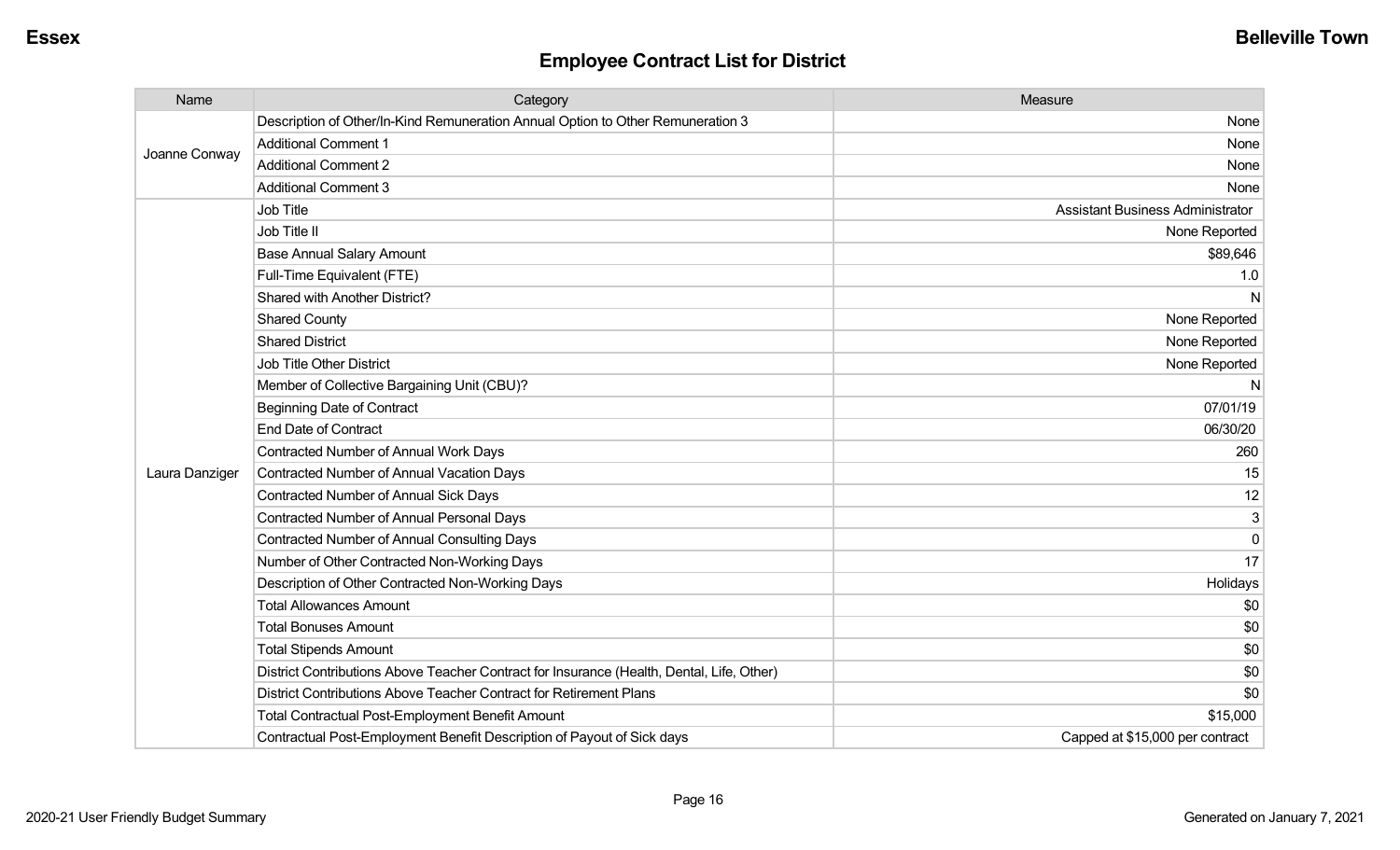| Name                    | Category                                                                                 | Measure                       |
|-------------------------|------------------------------------------------------------------------------------------|-------------------------------|
|                         | Contractual Post-Employment Benefit Description of Payout of Vacation days               | None                          |
|                         | Contractual Post-Employment Benefit Description of Payout of Personal days               | None                          |
|                         | Contractual Post-Employment Benefit Description of Other Benefits 1                      | None Reported                 |
|                         | Contractual Post-Employment Benefit Description of Other Benefits 2                      | None Reported                 |
|                         | Contractual Post-Employment Benefit Description of Other Benefits 3                      | None Reported                 |
|                         | Total Other/In-Kind Remuneration Amount                                                  | \$0                           |
|                         | Description of Other/In-Kind Remuneration Annual Option to Buyback Sick Time in Cash     | None                          |
| Laura Danziger          | Description of Other/In-Kind Remuneration Annual Option to Buyback Vacation Time in Cash | None                          |
|                         | Description of Other/In-Kind Remuneration Annual Option to Buyback Personal Time in Cash | None                          |
|                         | Description of Other/In-Kind Remuneration Annual Option to Other Remuneration 1          | None                          |
|                         | Description of Other/In-Kind Remuneration Annual Option to Other Remuneration 2          | None                          |
|                         | Description of Other/In-Kind Remuneration Annual Option to Other Remuneration 3          | None                          |
|                         | <b>Additional Comment 1</b>                                                              | None                          |
|                         | <b>Additional Comment 2</b>                                                              | None                          |
|                         | <b>Additional Comment 3</b>                                                              | None                          |
|                         | Job Title                                                                                | <b>Business Administrator</b> |
|                         | Job Title II                                                                             | <b>Board Secretary</b>        |
|                         | <b>Base Annual Salary Amount</b>                                                         | \$155,000                     |
|                         | Full-Time Equivalent (FTE)                                                               | 1.0                           |
|                         | Shared with Another District?                                                            | <sub>N</sub>                  |
|                         | <b>Shared County</b>                                                                     | None Reported                 |
| <b>Matthew Paladino</b> | <b>Shared District</b>                                                                   | None Reported                 |
|                         | <b>Job Title Other District</b>                                                          | None Reported                 |
|                         | Member of Collective Bargaining Unit (CBU)?                                              | <sub>N</sub>                  |
|                         | <b>Beginning Date of Contract</b>                                                        | 07/01/19                      |
|                         | <b>End Date of Contract</b>                                                              | 06/30/20                      |
|                         | Contracted Number of Annual Work Days                                                    | 260                           |
|                         | <b>Contracted Number of Annual Vacation Days</b>                                         | 20                            |
|                         | Contracted Number of Annual Sick Days                                                    | 12                            |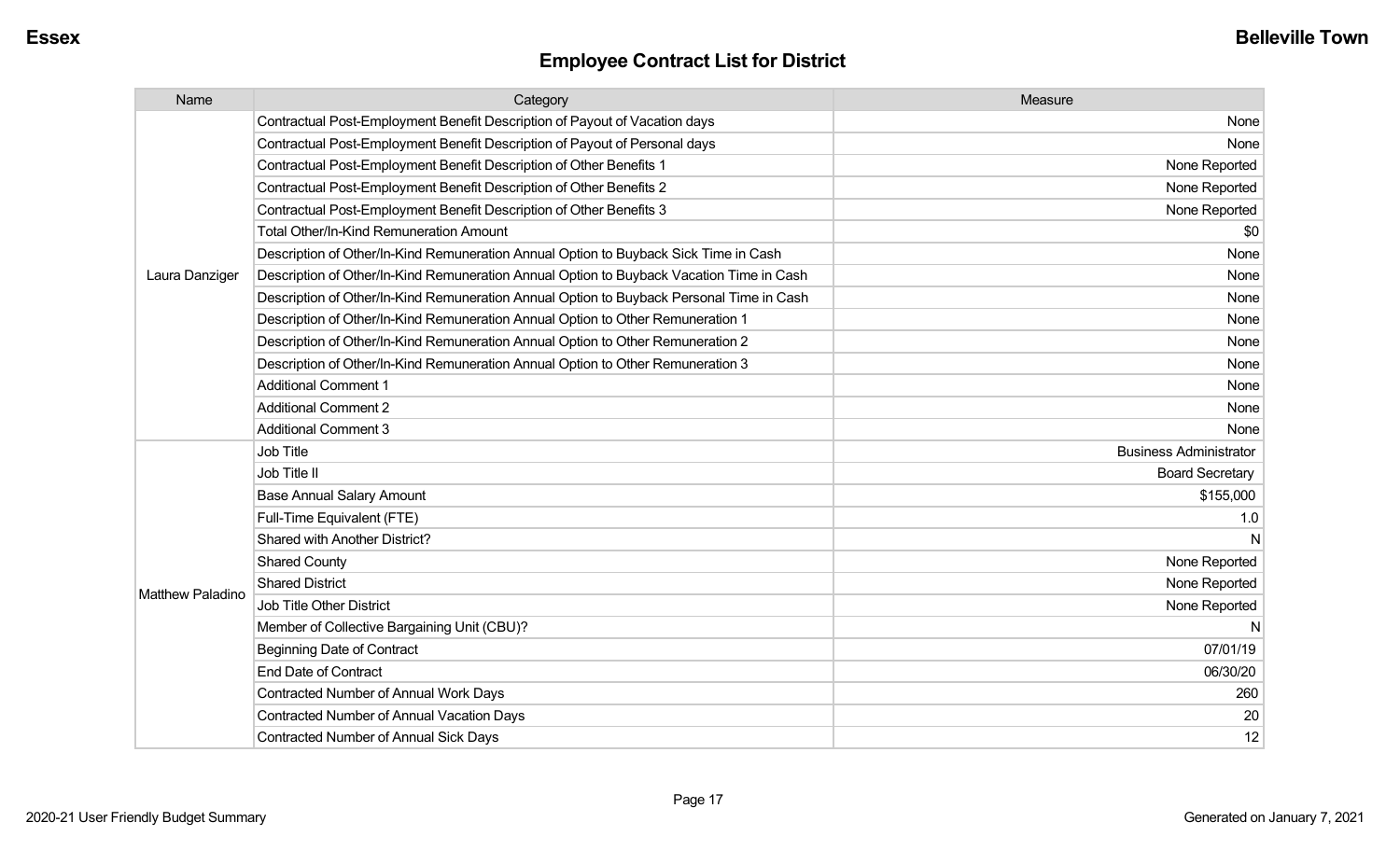| Name                    | Category                                                                                  | Measure                         |
|-------------------------|-------------------------------------------------------------------------------------------|---------------------------------|
|                         | <b>Contracted Number of Annual Personal Days</b>                                          | 3                               |
|                         | <b>Contracted Number of Annual Consulting Days</b>                                        | $\mathbf 0$                     |
|                         | Number of Other Contracted Non-Working Days                                               | 17                              |
|                         | Description of Other Contracted Non-Working Days                                          | Holidays                        |
|                         | <b>Total Allowances Amount</b>                                                            | \$2,500                         |
|                         | <b>Total Bonuses Amount</b>                                                               | \$0                             |
|                         | <b>Total Stipends Amount</b>                                                              | \$0                             |
|                         | District Contributions Above Teacher Contract for Insurance (Health, Dental, Life, Other) | \$0                             |
|                         | District Contributions Above Teacher Contract for Retirement Plans                        | \$0                             |
|                         | <b>Total Contractual Post-Employment Benefit Amount</b>                                   | \$15,000                        |
|                         | Contractual Post-Employment Benefit Description of Payout of Sick days                    | Capped at \$15,000 per contract |
|                         | Contractual Post-Employment Benefit Description of Payout of Vacation days                | None                            |
| <b>Matthew Paladino</b> | Contractual Post-Employment Benefit Description of Payout of Personal days                | None                            |
|                         | Contractual Post-Employment Benefit Description of Other Benefits 1                       | None Reported                   |
|                         | Contractual Post-Employment Benefit Description of Other Benefits 2                       | None Reported                   |
|                         | Contractual Post-Employment Benefit Description of Other Benefits 3                       | None Reported                   |
|                         | <b>Total Other/In-Kind Remuneration Amount</b>                                            | \$0                             |
|                         | Description of Other/In-Kind Remuneration Annual Option to Buyback Sick Time in Cash      | None                            |
|                         | Description of Other/In-Kind Remuneration Annual Option to Buyback Vacation Time in Cash  | None                            |
|                         | Description of Other/In-Kind Remuneration Annual Option to Buyback Personal Time in Cash  | None                            |
|                         | Description of Other/In-Kind Remuneration Annual Option to Other Remuneration 1           | None                            |
|                         | Description of Other/In-Kind Remuneration Annual Option to Other Remuneration 2           | None                            |
|                         | Description of Other/In-Kind Remuneration Annual Option to Other Remuneration 3           | None                            |
|                         | <b>Additional Comment 1</b>                                                               | None                            |
|                         | <b>Additional Comment 2</b>                                                               | None                            |
|                         | <b>Additional Comment 3</b>                                                               | None                            |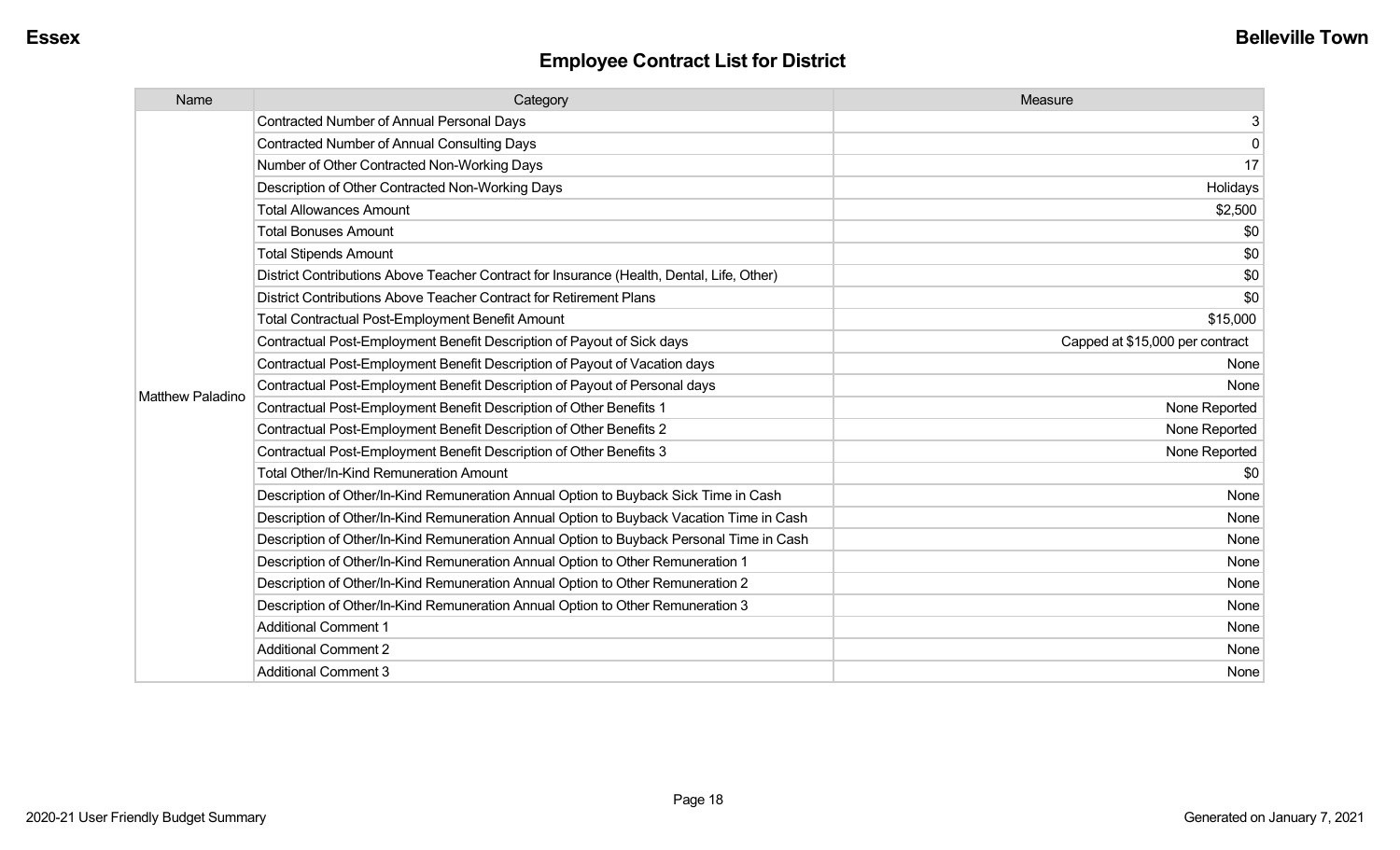| Name           | Category                                                                                  | Measure                         |
|----------------|-------------------------------------------------------------------------------------------|---------------------------------|
|                | Job Title                                                                                 | Secretary                       |
|                | Job Title II                                                                              | Payroll                         |
|                | <b>Base Annual Salary Amount</b>                                                          | \$78,500                        |
|                | Full-Time Equivalent (FTE)                                                                | 1.0                             |
|                | Shared with Another District?                                                             | N                               |
|                | <b>Shared County</b>                                                                      | None Reported                   |
|                | <b>Shared District</b>                                                                    | None Reported                   |
|                | <b>Job Title Other District</b>                                                           | None Reported                   |
|                | Member of Collective Bargaining Unit (CBU)?                                               | N                               |
|                | <b>Beginning Date of Contract</b>                                                         | 11/01/19                        |
|                | End Date of Contract                                                                      | 06/30/20                        |
|                | <b>Contracted Number of Annual Work Days</b>                                              | 260                             |
|                | Contracted Number of Annual Vacation Days                                                 | 15                              |
|                | <b>Contracted Number of Annual Sick Days</b>                                              | 12                              |
| Pamela Pittman | Contracted Number of Annual Personal Days                                                 | 3                               |
|                | <b>Contracted Number of Annual Consulting Days</b>                                        | $\mathbf{0}$                    |
|                | Number of Other Contracted Non-Working Days                                               | 17                              |
|                | Description of Other Contracted Non-Working Days                                          | Holidays                        |
|                | <b>Total Allowances Amount</b>                                                            | \$0                             |
|                | <b>Total Bonuses Amount</b>                                                               | \$0                             |
|                | <b>Total Stipends Amount</b>                                                              | \$0                             |
|                | District Contributions Above Teacher Contract for Insurance (Health, Dental, Life, Other) | \$0                             |
|                | District Contributions Above Teacher Contract for Retirement Plans                        | \$0                             |
|                | <b>Total Contractual Post-Employment Benefit Amount</b>                                   | \$15,000                        |
|                | Contractual Post-Employment Benefit Description of Payout of Sick days                    | Capped at \$15,000 per contract |
|                | Contractual Post-Employment Benefit Description of Payout of Vacation days                | None                            |
|                | Contractual Post-Employment Benefit Description of Payout of Personal days                | None                            |
|                | Contractual Post-Employment Benefit Description of Other Benefits 1                       | None Reported                   |
|                | Contractual Post-Employment Benefit Description of Other Benefits 2                       | None Reported                   |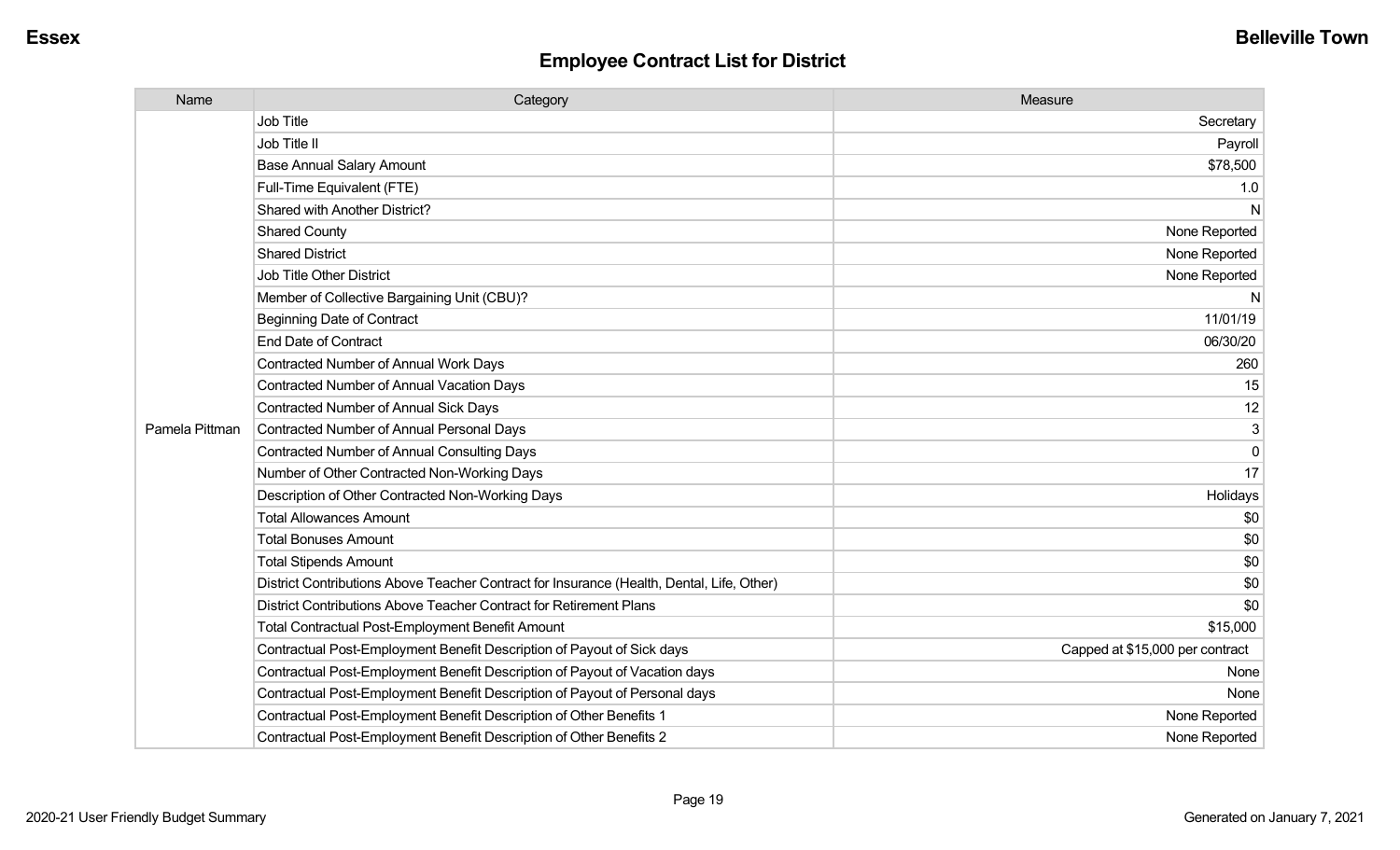| Name              | Category                                                                                 | Measure                                 |
|-------------------|------------------------------------------------------------------------------------------|-----------------------------------------|
|                   | Contractual Post-Employment Benefit Description of Other Benefits 3                      | None Reported                           |
|                   | <b>Total Other/In-Kind Remuneration Amount</b>                                           | \$0                                     |
|                   | Description of Other/In-Kind Remuneration Annual Option to Buyback Sick Time in Cash     | None                                    |
|                   | Description of Other/In-Kind Remuneration Annual Option to Buyback Vacation Time in Cash | None                                    |
|                   | Description of Other/In-Kind Remuneration Annual Option to Buyback Personal Time in Cash | None                                    |
| Pamela Pittman    | Description of Other/In-Kind Remuneration Annual Option to Other Remuneration 1          | None                                    |
|                   | Description of Other/In-Kind Remuneration Annual Option to Other Remuneration 2          | None                                    |
|                   | Description of Other/In-Kind Remuneration Annual Option to Other Remuneration 3          | None                                    |
|                   | <b>Additional Comment 1</b>                                                              | None                                    |
|                   | <b>Additional Comment 2</b>                                                              | None                                    |
|                   | <b>Additional Comment 3</b>                                                              | None                                    |
|                   | Job Title                                                                                | Coordinator/Director/Manager/Supervisor |
|                   | Job Title II                                                                             | <b>B&amp;G</b>                          |
|                   | <b>Base Annual Salary Amount</b>                                                         | \$116,464                               |
|                   | Full-Time Equivalent (FTE)                                                               | 1.0                                     |
|                   | Shared with Another District?                                                            |                                         |
|                   | <b>Shared County</b>                                                                     | None Reported                           |
|                   | <b>Shared District</b>                                                                   | None Reported                           |
|                   | Job Title Other District                                                                 | None Reported                           |
|                   | Member of Collective Bargaining Unit (CBU)?                                              |                                         |
| <b>Rich Henry</b> | <b>Beginning Date of Contract</b>                                                        | 07/01/19                                |
|                   | <b>End Date of Contract</b>                                                              | 06/30/20                                |
|                   | <b>Contracted Number of Annual Work Days</b>                                             | 260                                     |
|                   | <b>Contracted Number of Annual Vacation Days</b>                                         | 20                                      |
|                   | <b>Contracted Number of Annual Sick Days</b>                                             | 12                                      |
|                   | Contracted Number of Annual Personal Days                                                | 3                                       |
|                   | <b>Contracted Number of Annual Consulting Days</b>                                       | $\mathbf 0$                             |
|                   | Number of Other Contracted Non-Working Days                                              | 17                                      |
|                   | Description of Other Contracted Non-Working Days                                         | Holidays                                |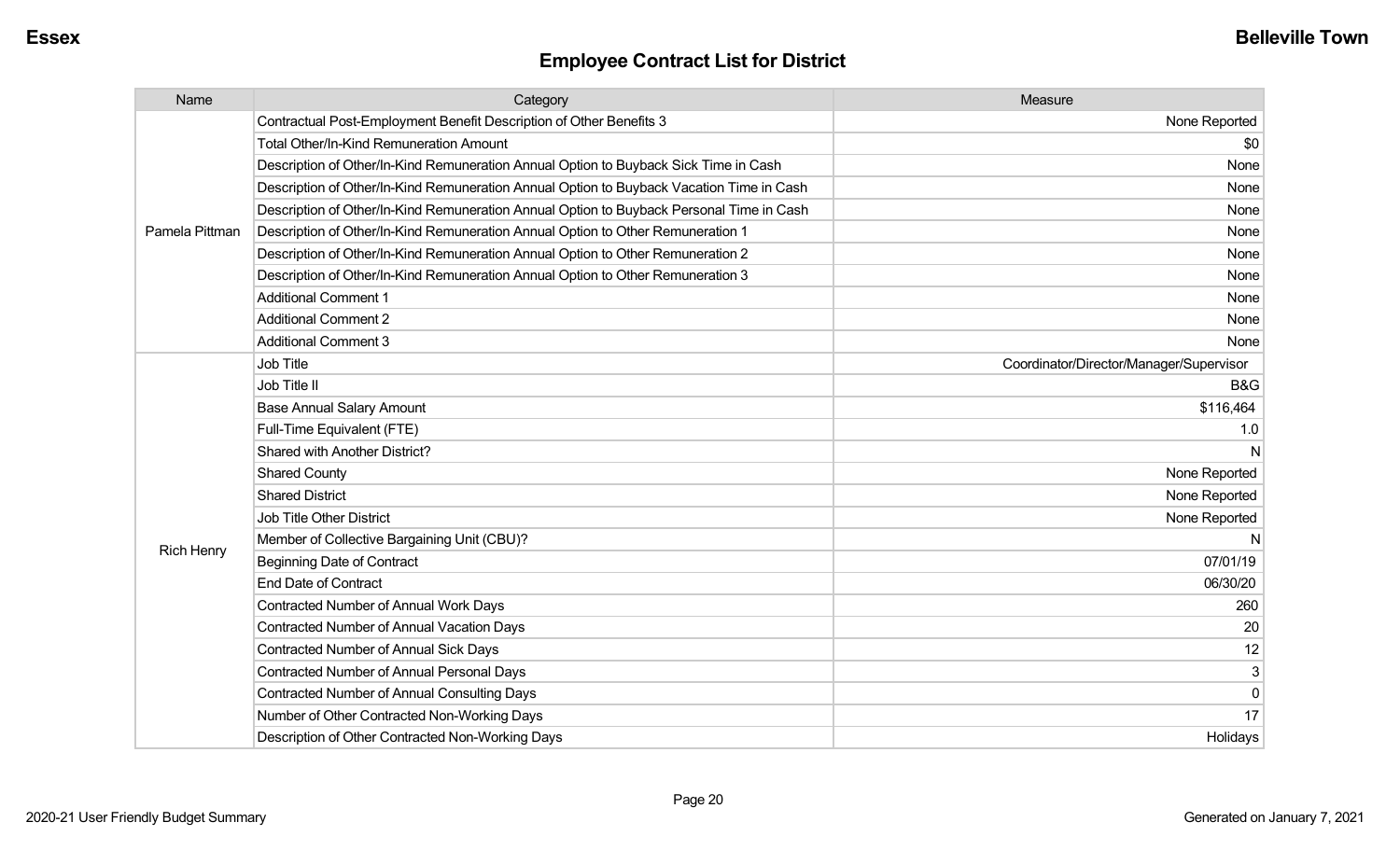| Name                 | Category                                                                                  | Measure                         |
|----------------------|-------------------------------------------------------------------------------------------|---------------------------------|
|                      | <b>Total Allowances Amount</b>                                                            | \$500                           |
|                      | <b>Total Bonuses Amount</b>                                                               | \$0                             |
|                      | <b>Total Stipends Amount</b>                                                              | \$0                             |
|                      | District Contributions Above Teacher Contract for Insurance (Health, Dental, Life, Other) | \$20                            |
|                      | District Contributions Above Teacher Contract for Retirement Plans                        | \$0                             |
|                      | Total Contractual Post-Employment Benefit Amount                                          | \$15,000                        |
|                      | Contractual Post-Employment Benefit Description of Payout of Sick days                    | Capped at \$15,000 per contract |
|                      | Contractual Post-Employment Benefit Description of Payout of Vacation days                | None                            |
|                      | Contractual Post-Employment Benefit Description of Payout of Personal days                | None                            |
|                      | Contractual Post-Employment Benefit Description of Other Benefits 1                       | None Reported                   |
| <b>Rich Henry</b>    | Contractual Post-Employment Benefit Description of Other Benefits 2                       | None Reported                   |
|                      | Contractual Post-Employment Benefit Description of Other Benefits 3                       | None Reported                   |
|                      | <b>Total Other/In-Kind Remuneration Amount</b>                                            | \$0                             |
|                      | Description of Other/In-Kind Remuneration Annual Option to Buyback Sick Time in Cash      | None                            |
|                      | Description of Other/In-Kind Remuneration Annual Option to Buyback Vacation Time in Cash  | None                            |
|                      | Description of Other/In-Kind Remuneration Annual Option to Buyback Personal Time in Cash  | None                            |
|                      | Description of Other/In-Kind Remuneration Annual Option to Other Remuneration 1           | None                            |
|                      | Description of Other/In-Kind Remuneration Annual Option to Other Remuneration 2           | None                            |
|                      | Description of Other/In-Kind Remuneration Annual Option to Other Remuneration 3           | None                            |
|                      | <b>Additional Comment 1</b>                                                               | None                            |
|                      | <b>Additional Comment 2</b>                                                               | None                            |
|                      | Additional Comment 3                                                                      | None                            |
|                      | Job Title                                                                                 | Superintendent                  |
| <b>Richard Tomko</b> | Job Title II                                                                              | None Reported                   |
|                      | <b>Base Annual Salary Amount</b>                                                          | \$238,058                       |
|                      | Full-Time Equivalent (FTE)                                                                | 1.0                             |
|                      | Shared with Another District?                                                             | N                               |
|                      | <b>Shared County</b>                                                                      | None Reported                   |
|                      | <b>Shared District</b>                                                                    | None Reported                   |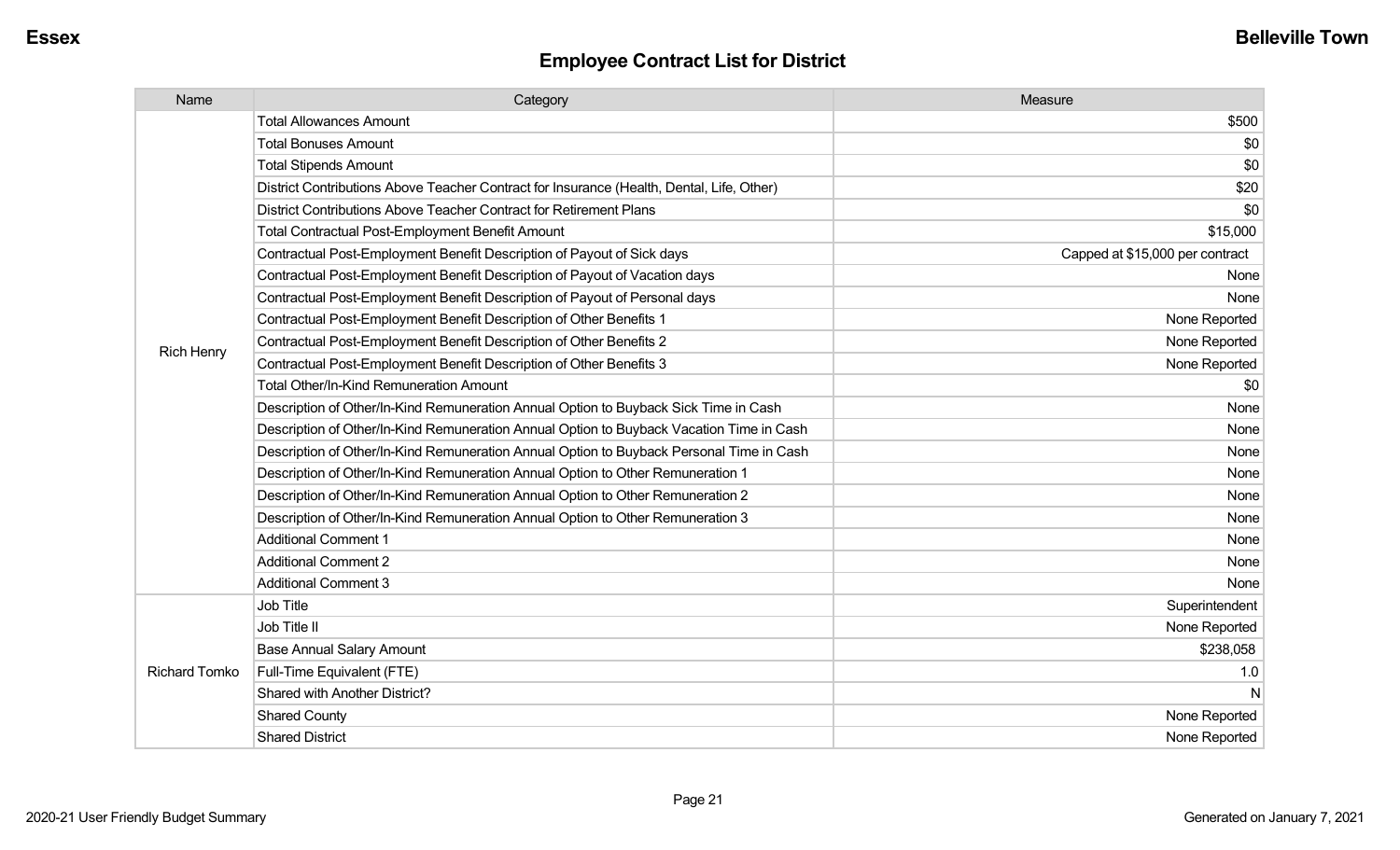| Name                 | Category                                                                                  | Measure                                                              |
|----------------------|-------------------------------------------------------------------------------------------|----------------------------------------------------------------------|
|                      | <b>Job Title Other District</b>                                                           | None Reported                                                        |
|                      | Member of Collective Bargaining Unit (CBU)?                                               | N                                                                    |
|                      | <b>Beginning Date of Contract</b>                                                         | 07/01/19                                                             |
|                      | <b>End Date of Contract</b>                                                               | 06/30/24                                                             |
|                      | Contracted Number of Annual Work Days                                                     | 260                                                                  |
|                      | <b>Contracted Number of Annual Vacation Days</b>                                          | 25                                                                   |
|                      | <b>Contracted Number of Annual Sick Days</b>                                              | 12                                                                   |
|                      | <b>Contracted Number of Annual Personal Days</b>                                          | 3                                                                    |
|                      | <b>Contracted Number of Annual Consulting Days</b>                                        | $\mathbf 0$                                                          |
|                      | Number of Other Contracted Non-Working Days                                               | 17                                                                   |
|                      | Description of Other Contracted Non-Working Days                                          | Holidays                                                             |
|                      | <b>Total Allowances Amount</b>                                                            | \$12,780                                                             |
|                      | <b>Total Bonuses Amount</b>                                                               | \$0                                                                  |
|                      | <b>Total Stipends Amount</b>                                                              | \$0                                                                  |
| <b>Richard Tomko</b> | District Contributions Above Teacher Contract for Insurance (Health, Dental, Life, Other) | \$0                                                                  |
|                      | District Contributions Above Teacher Contract for Retirement Plans                        | \$0                                                                  |
|                      | <b>Total Contractual Post-Employment Benefit Amount</b>                                   | \$15,000                                                             |
|                      | Contractual Post-Employment Benefit Description of Payout of Sick days                    | 50% of sick days at per diem rate in contract not to exceed \$15,000 |
|                      | Contractual Post-Employment Benefit Description of Payout of Vacation days                | None                                                                 |
|                      | Contractual Post-Employment Benefit Description of Payout of Personal days                | None                                                                 |
|                      | Contractual Post-Employment Benefit Description of Other Benefits 1                       | None Reported                                                        |
|                      | Contractual Post-Employment Benefit Description of Other Benefits 2                       | None Reported                                                        |
|                      | Contractual Post-Employment Benefit Description of Other Benefits 3                       | None Reported                                                        |
|                      | Total Other/In-Kind Remuneration Amount                                                   | \$0                                                                  |
|                      | Description of Other/In-Kind Remuneration Annual Option to Buyback Sick Time in Cash      | None                                                                 |
|                      | Description of Other/In-Kind Remuneration Annual Option to Buyback Vacation Time in Cash  | None                                                                 |
|                      | Description of Other/In-Kind Remuneration Annual Option to Buyback Personal Time in Cash  | None                                                                 |
|                      | Description of Other/In-Kind Remuneration Annual Option to Other Remuneration 1           | None                                                                 |
|                      | Description of Other/In-Kind Remuneration Annual Option to Other Remuneration 2           | None                                                                 |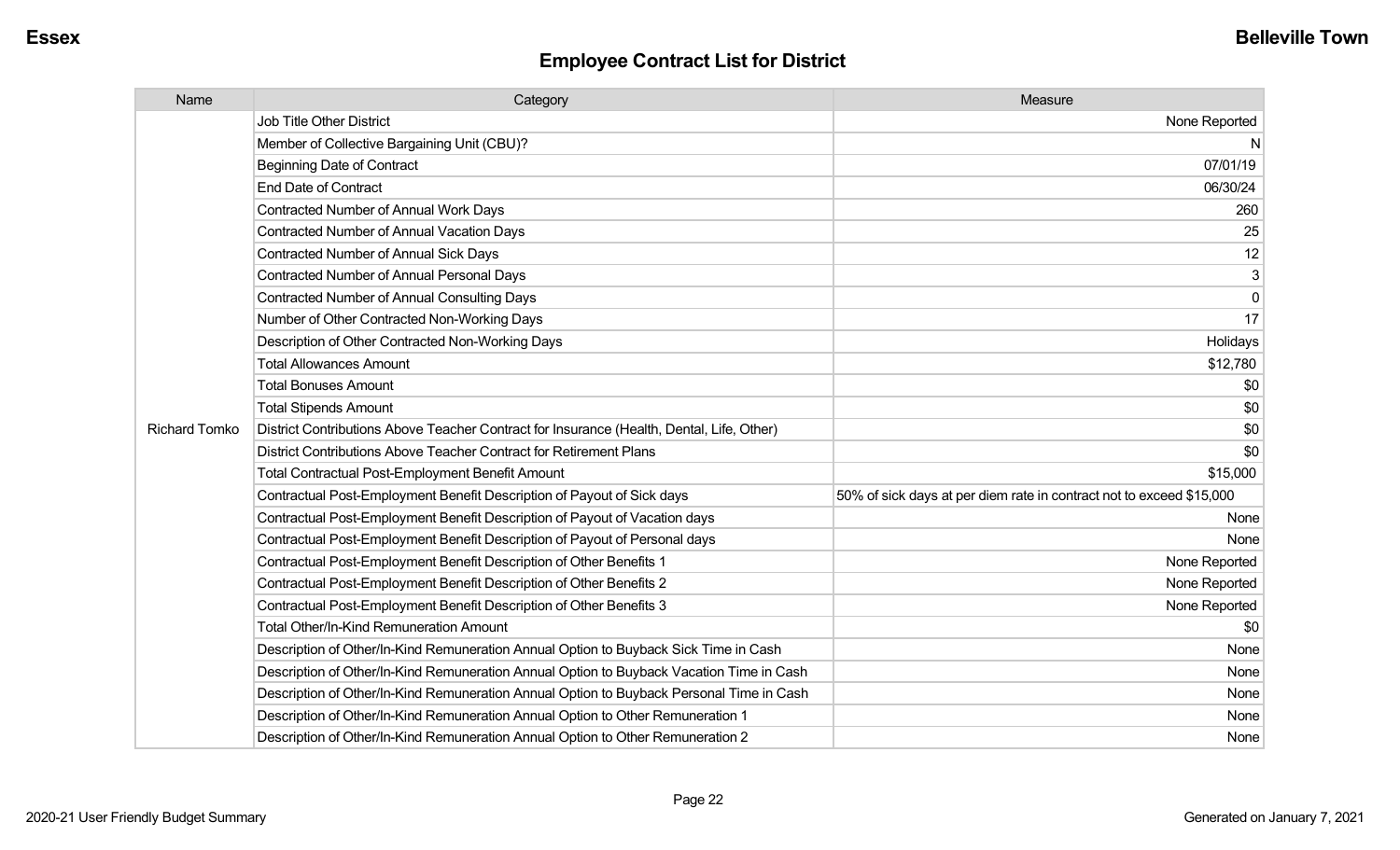| Name                 | Category                                                                                  | Measure                     |
|----------------------|-------------------------------------------------------------------------------------------|-----------------------------|
| <b>Richard Tomko</b> | Description of Other/In-Kind Remuneration Annual Option to Other Remuneration 3           | None                        |
|                      | <b>Additional Comment 1</b>                                                               | None                        |
|                      | <b>Additional Comment 2</b>                                                               | None                        |
|                      | <b>Additional Comment 3</b>                                                               | None                        |
|                      | <b>Job Title</b>                                                                          | <b>State Fiscal Monitor</b> |
|                      | Job Title II                                                                              | None Reported               |
|                      | <b>Base Annual Salary Amount</b>                                                          | \$75,000                    |
|                      | Full-Time Equivalent (FTE)                                                                | 1.0                         |
|                      | Shared with Another District?                                                             | N                           |
|                      | <b>Shared County</b>                                                                      | None Reported               |
|                      | <b>Shared District</b>                                                                    | None Reported               |
|                      | <b>Job Title Other District</b>                                                           | None Reported               |
|                      | Member of Collective Bargaining Unit (CBU)?                                               | N                           |
|                      | <b>Beginning Date of Contract</b>                                                         | 05/13/19                    |
|                      | <b>End Date of Contract</b>                                                               | 05/12/20                    |
|                      | <b>Contracted Number of Annual Work Days</b>                                              | 260                         |
| Tom Egan             | <b>Contracted Number of Annual Vacation Days</b>                                          | $\Omega$                    |
|                      | Contracted Number of Annual Sick Days                                                     | $\mathbf{0}$                |
|                      | <b>Contracted Number of Annual Personal Days</b>                                          | $\mathbf 0$                 |
|                      | <b>Contracted Number of Annual Consulting Days</b>                                        | 0                           |
|                      | Number of Other Contracted Non-Working Days                                               | $\Omega$                    |
|                      | Description of Other Contracted Non-Working Days                                          | None Reported               |
|                      | <b>Total Allowances Amount</b>                                                            | \$500                       |
|                      | <b>Total Bonuses Amount</b>                                                               | \$0                         |
|                      | <b>Total Stipends Amount</b>                                                              | \$0                         |
|                      | District Contributions Above Teacher Contract for Insurance (Health, Dental, Life, Other) | \$0                         |
|                      | District Contributions Above Teacher Contract for Retirement Plans                        | \$0                         |
|                      | <b>Total Contractual Post-Employment Benefit Amount</b>                                   | \$0                         |
|                      | Contractual Post-Employment Benefit Description of Payout of Sick days                    | None                        |